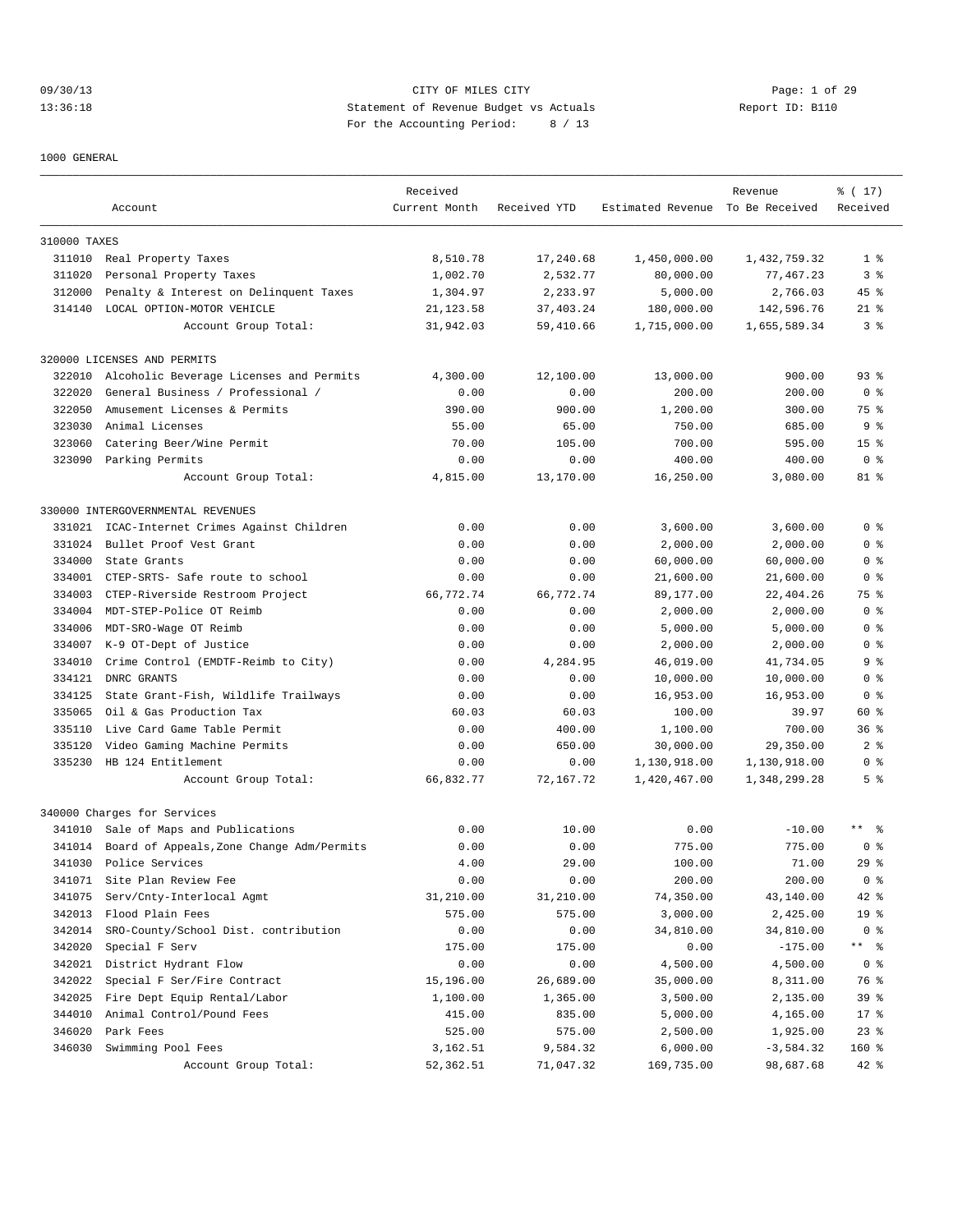# 09/30/13 CITY OF MILES CITY Page: 2 of 29 13:36:18 Statement of Revenue Budget vs Actuals Report ID: B110 For the Accounting Period: 8 / 13

1000 GENERAL

|        |                                     | Received      |              |                   | Revenue        | % (17)          |
|--------|-------------------------------------|---------------|--------------|-------------------|----------------|-----------------|
|        | Account                             | Current Month | Received YTD | Estimated Revenue | To Be Received | Received        |
|        | 350000 FINES AND FORFEITURES        |               |              |                   |                |                 |
| 351030 | Fines/Surcharges/etc                | 68.31         | 16,939.31    | 145,000.00        | 128,060.69     | $12*$           |
| 351035 | Animal Control Court Revenue        | 0.00          | 1,625.00     | 7,500.00          | 5,875.00       | $22$ %          |
|        | Account Group Total:                | 68.31         | 18,564.31    | 152,500.00        | 133,935.69     | $12*$           |
|        | 360000 MISCELLANEOUS REVENUE        |               |              |                   |                |                 |
| 361005 | MidRivers Franchise Fees            | 21,557.99     | 21,557.99    | 105,000.00        | 83,442.01      | $21$ %          |
| 361010 | Land Rental                         | 1,763.00      | 2,613.00     | 22,000.00         | 19,387.00      | $12*$           |
| 361020 | Building Rentals                    | 1,349.99      | 2,699.98     | 16,000.00         | 13,300.02      | $17*$           |
| 362020 | MISC REVENUE                        | 36, 215.08    | 36,485.08    | 2,000.00          | $-34, 485.08$  | $***$ $%$       |
| 365000 | Contributions and Donations         | 100.00        | 100.00       | 5,000.00          | 4,900.00       | 2 <sup>°</sup>  |
| 366040 | Misc.-BHS                           | 0.00          | 0.00         | 800.00            | 800.00         | 0 <sup>8</sup>  |
|        | Account Group Total:                | 60,986.06     | 63,456.05    | 150,800.00        | 87, 343.95     | 42 %            |
|        | 370000 INVESTMENT EARNINGS          |               |              |                   |                |                 |
| 371010 | Investment Earnings                 | 0.00          | 190.18       | 2,000.00          | 1,809.82       | 10 <sup>8</sup> |
|        | Account Group Total:                | 0.00          | 190.18       | 2,000.00          | 1,809.82       | 10 <sup>8</sup> |
|        | 380000 OTHER FINANCING SOURCES      |               |              |                   |                |                 |
|        | 383000 Interfund Operating Transfer | 16,597.04     | 39,194.08    | 512,939.00        | 473,744.92     | 8%              |
|        | Account Group Total:                | 16,597.04     | 39,194.08    | 512,939.00        | 473,744.92     | 8 %             |
|        | Fund Total:                         | 233,603.72    | 337,200.32   | 4,139,691.00      | 3,802,490.68   | 8 %             |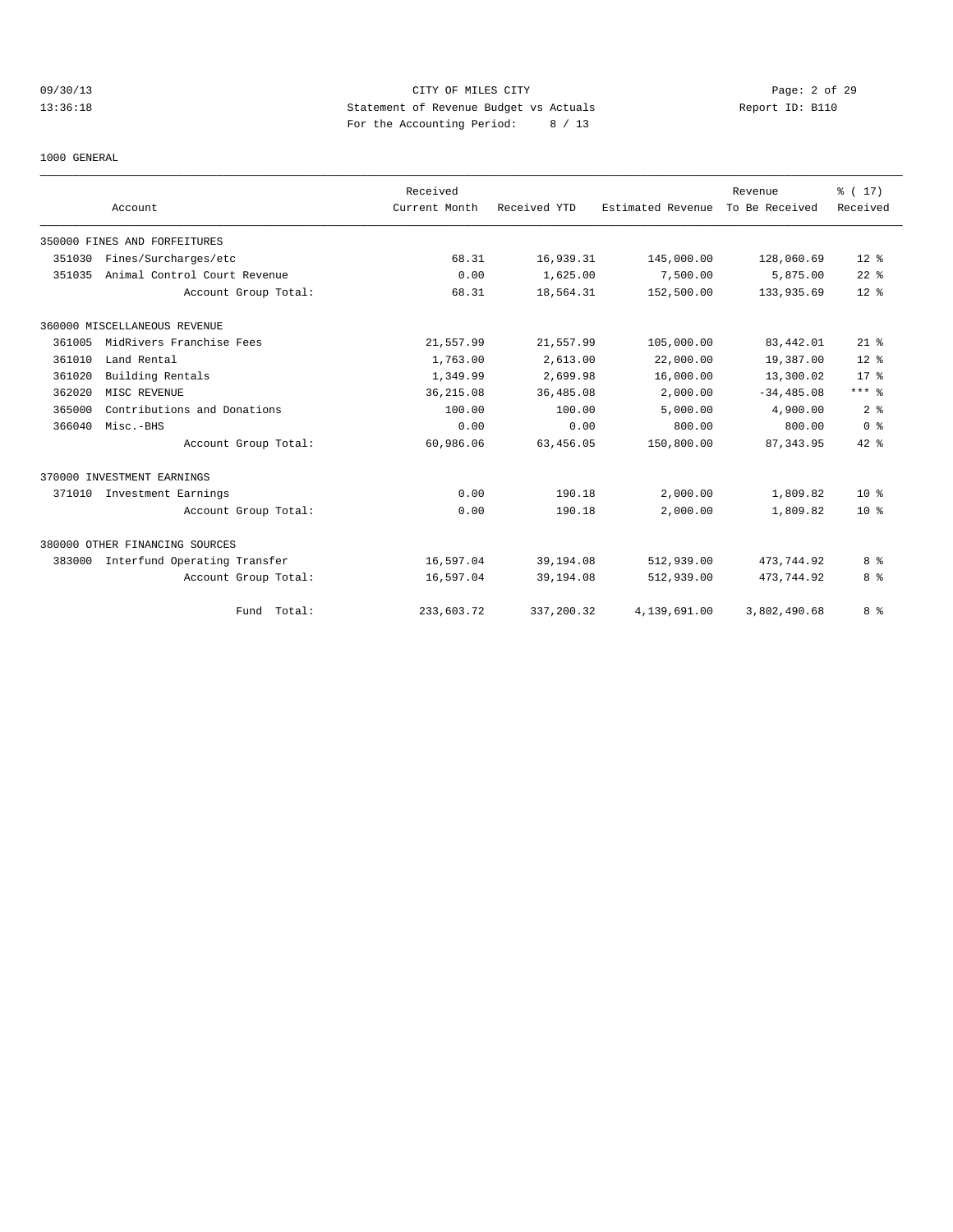# 09/30/13 CITY OF MILES CITY Page: 3 of 29 13:36:18 Statement of Revenue Budget vs Actuals Report ID: B110<br>Report ID: B110 For the Accounting Period: 8 / 13

#### 2220 LIBRARY

|                      |                                   | Received      |              |                   | Revenue        | % (17)          |
|----------------------|-----------------------------------|---------------|--------------|-------------------|----------------|-----------------|
|                      | Account                           | Current Month | Received YTD | Estimated Revenue | To Be Received | Received        |
|                      | 340000 Charges for Services       |               |              |                   |                |                 |
| 341075               | Serv/Cnty-Interlocal Agmt         | 0.00          | 0.00         | 38,267.00         | 38,267.00      | 0 <sup>8</sup>  |
| 346070               | Library Fees                      | 371.55        | 1,107.95     | 4,000.00          | 2,892.05       | $28$ %          |
| Book Sales<br>346074 |                                   | 7.00          | 41.00        | 400.00            | 359.00         | 10 <sup>8</sup> |
|                      | Account Group Total:              | 378.55        | 1,148.95     | 42,667.00         | 41,518.05      | 3%              |
|                      | 360000 MISCELLANEOUS REVENUE      |               |              |                   |                |                 |
| 365035               | Donation-Library Board of Trustee | 1,561.49      | 1,561.49     | 0.00              | $-1,561.49$    | $***$ %         |
|                      | Account Group Total:              | 1,561.49      | 1,561.49     | 0.00              | $-1, 561.49$   | $***$ $\approx$ |
|                      | 380000 OTHER FINANCING SOURCES    |               |              |                   |                |                 |
| 383000               | Interfund Operating Transfer      | 23,623.91     | 47, 247.82   | 283, 487.00       | 236, 239.18    | $17$ %          |
|                      | Account Group Total:              | 23,623.91     | 47, 247.82   | 283, 487.00       | 236, 239.18    | $17$ %          |
|                      | Fund Total:                       | 25,563.95     | 49,958.26    | 326,154.00        | 276, 195.74    | 15 <sup>8</sup> |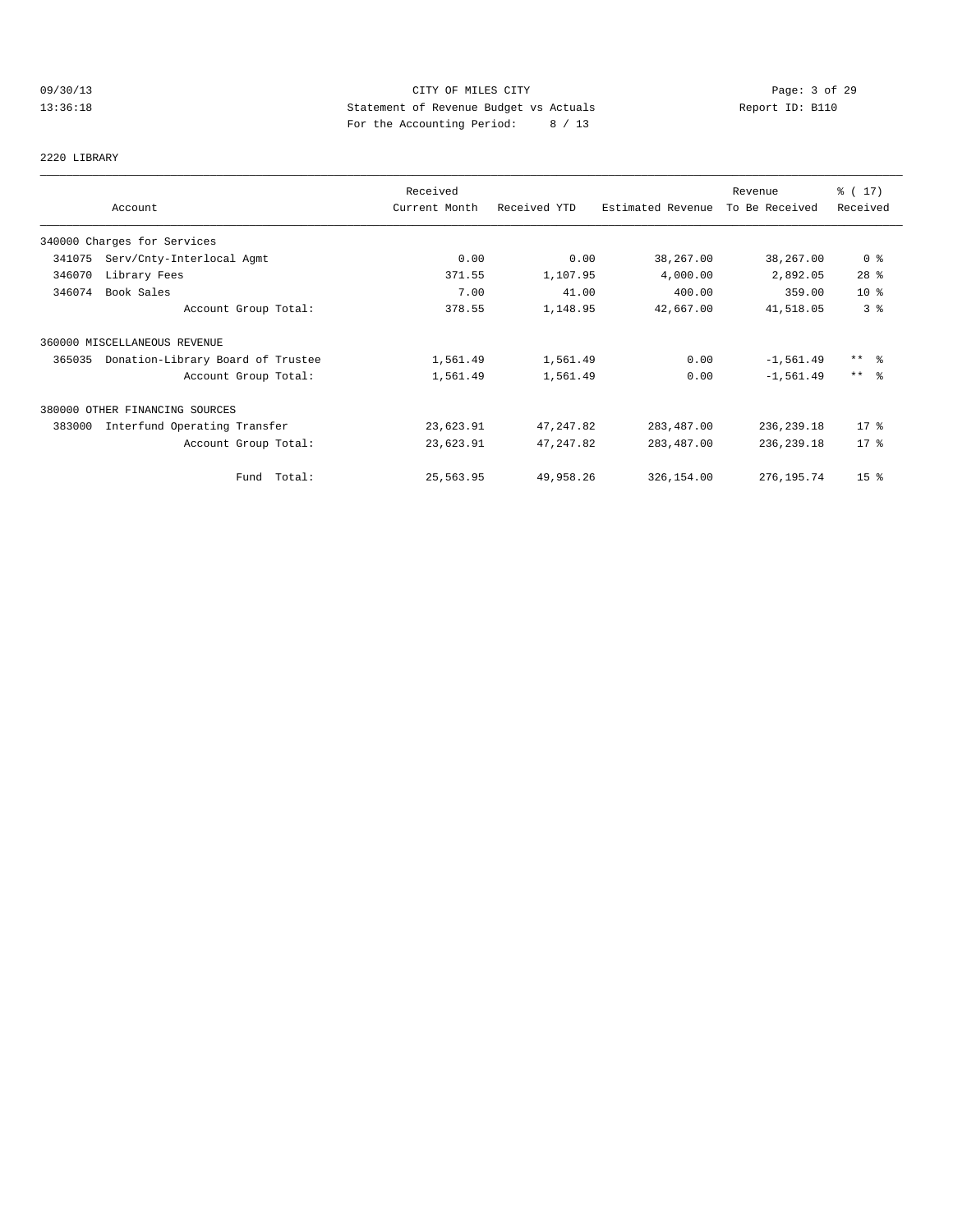# 09/30/13 CITY OF MILES CITY Page: 4 of 29 13:36:18 Statement of Revenue Budget vs Actuals Report ID: B110<br>Report ID: B110 For the Accounting Period: 8 / 13

#### 2260 EMERGENCY DISASTER

|              |                                        | Received      |                |                   | Revenue        | % (17)          |  |
|--------------|----------------------------------------|---------------|----------------|-------------------|----------------|-----------------|--|
|              | Account                                | Current Month | Received YTD   | Estimated Revenue | To Be Received | Received        |  |
| 310000 TAXES |                                        |               |                |                   |                |                 |  |
| 311010       | Real Property Taxes                    | 26.10         | 28.82          | 0.00              | $-28.82$       | $***$ %         |  |
| 311020       | Personal Property Taxes                | 2.01          | 2.09           | 0.00              | $-2.09$        | $***$ 8         |  |
| 312000       | Penalty & Interest on Delinquent Taxes | 6.69          | 10.27          | 0.00              | $-10.27$       | $***$ %         |  |
|              | Account Group Total:                   | 34.80         | 41.18          | 0.00              | $-41.18$       | $***$ $\approx$ |  |
|              | 330000 INTERGOVERNMENTAL REVENUES      |               |                |                   |                |                 |  |
| 331113       | FEMA -Projects                         | $-13, 249.48$ | $-13, 249.48$  | 0.00              | 13,249.48      | $***$ %         |  |
|              | Account Group Total:                   | $-13, 249.48$ | $-13, 249.48$  | 0.00              | 13,249.48      | $***$ $ -$      |  |
|              | Total:<br>Fund                         | $-13, 214.68$ | $-13, 208, 30$ | 0.00              | 13,208.30      | $***$ $\approx$ |  |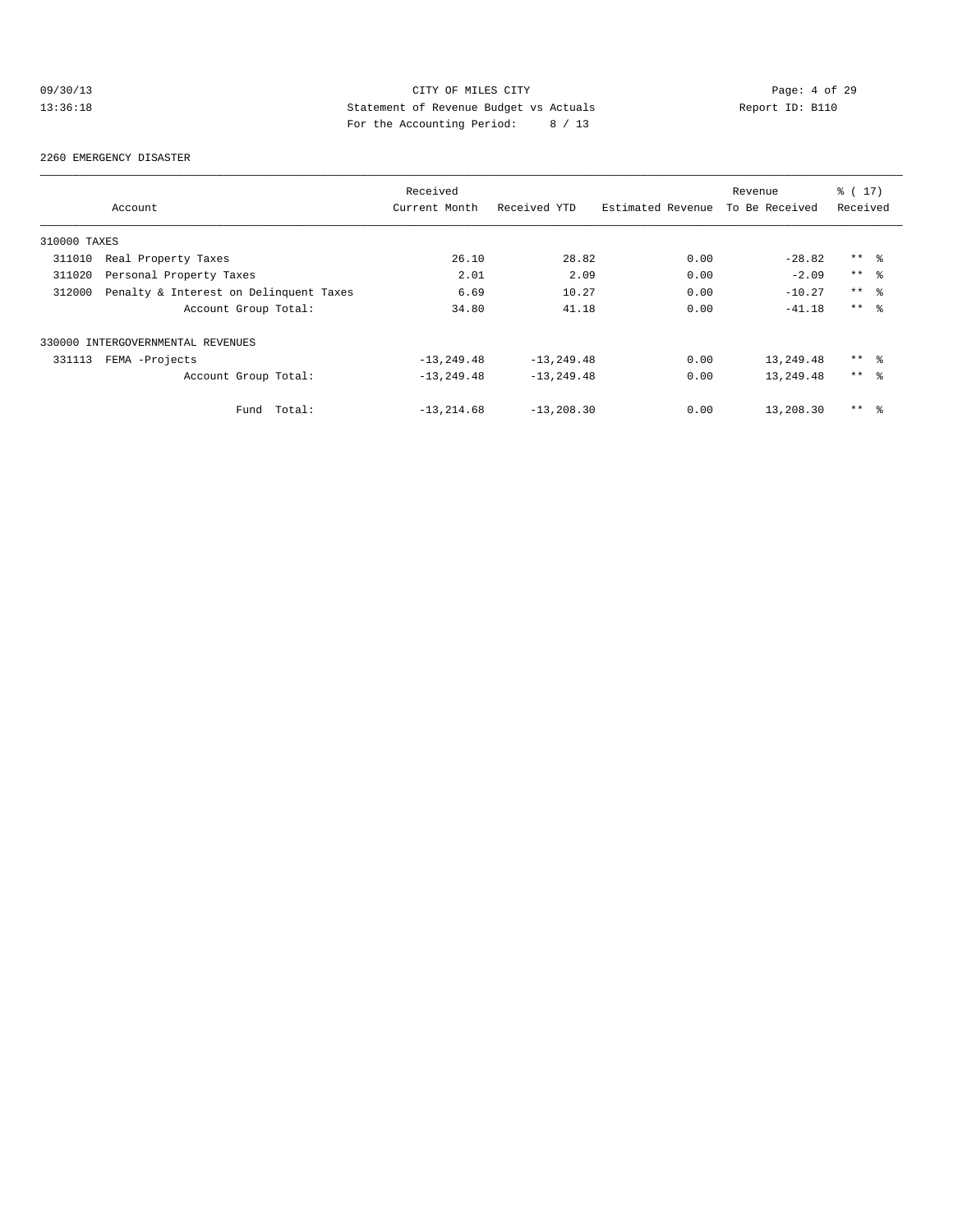# 09/30/13 Page: 5 of 29 13:36:18 Statement of Revenue Budget vs Actuals Report ID: B110<br>Report ID: B110 For the Accounting Period: 8 / 13

#### 2270 Health

|                                        | Received      |              |                   | Revenue        | $\frac{1}{6}$ ( 17 ) |
|----------------------------------------|---------------|--------------|-------------------|----------------|----------------------|
| Account                                | Current Month | Received YTD | Estimated Revenue | To Be Received | Received             |
| 340000 Charges for Services            |               |              |                   |                |                      |
| Health Inspection Fees<br>344030       | 0.00          | 0.00         | 15,000.00         | 15,000.00      | 0 <sup>8</sup>       |
| Account Group Total:                   | 0.00          | 0.00         | 15,000.00         | 15,000.00      | 0 <sup>8</sup>       |
| 380000 OTHER FINANCING SOURCES         |               |              |                   |                |                      |
| 383000<br>Interfund Operating Transfer | 0.00          | 0.00         | 30,000.00         | 30,000.00      | 0 %                  |
| Account Group Total:                   | 0.00          | 0.00         | 30,000.00         | 30,000.00      | 0 <sup>8</sup>       |
| Total:<br>Fund                         | 0.00          | 0.00         | 45,000.00         | 45,000.00      | 0 <sup>8</sup>       |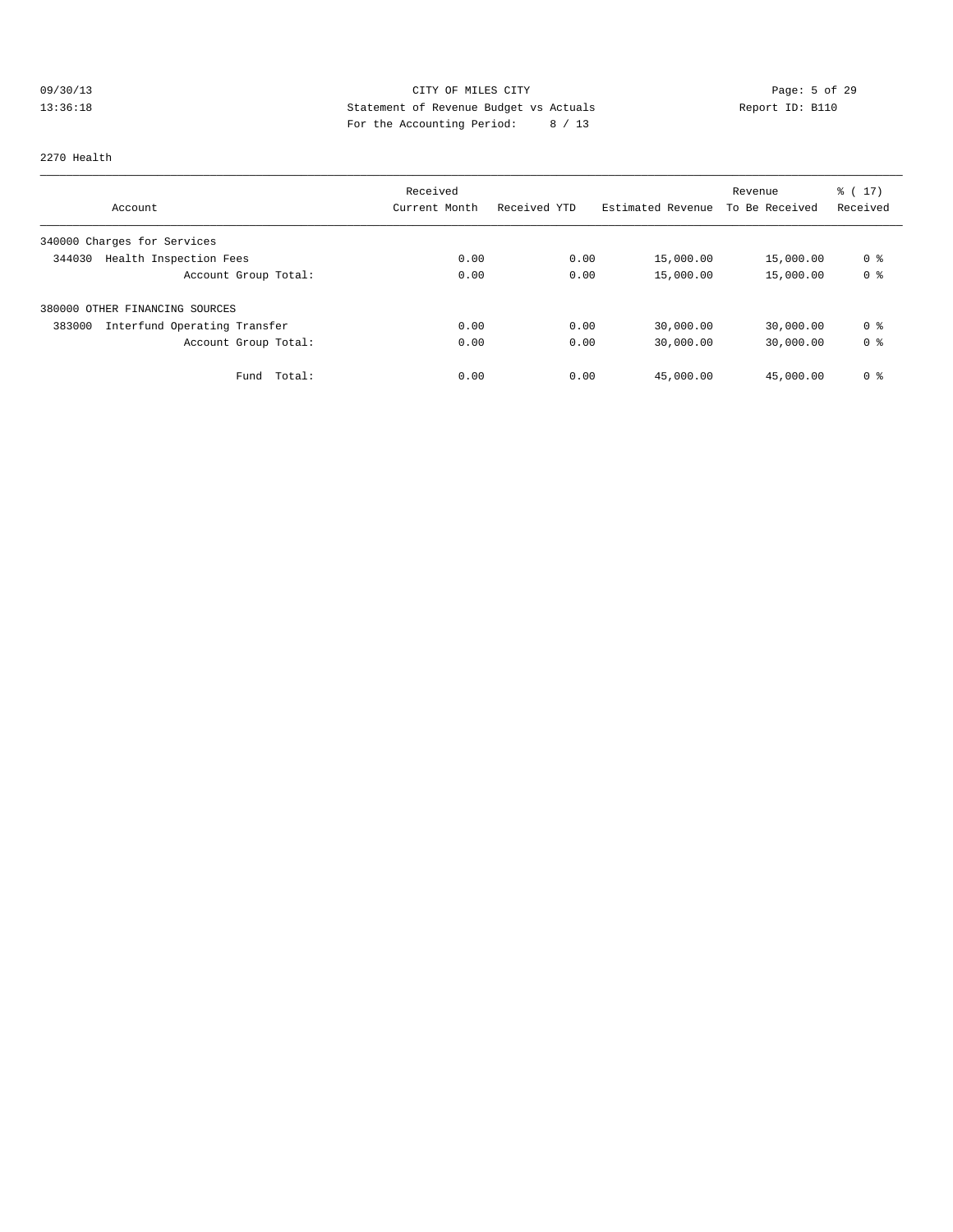# 09/30/13 CITY OF MILES CITY Page: 6 of 29 13:36:18 Statement of Revenue Budget vs Actuals Report ID: B110 For the Accounting Period: 8 / 13

2372 Permissive Medical Levy

|              | Account                                | Received<br>Current Month | Received YTD | Estimated Revenue | Revenue<br>To Be Received | $\frac{1}{6}$ ( 17 )<br>Received |
|--------------|----------------------------------------|---------------------------|--------------|-------------------|---------------------------|----------------------------------|
| 310000 TAXES |                                        |                           |              |                   |                           |                                  |
| 311010       | Real Property Taxes                    | 505.29                    | 1,196.43     | 91,209.00         | 90,012.57                 | 1 %                              |
| 311020       | Personal Property Taxes                | 85.77                     | 237.45       | 2,545.00          | 2,307.55                  | 9 %                              |
| 312000       | Penalty & Interest on Delinquent Taxes | 39.81                     | 66.28        | 0.00              | $-66.28$                  | $***$ $\approx$                  |
|              | Account Group Total:                   | 630.87                    | 1,500.16     | 93,754.00         | 92, 253.84                | 2 <sup>8</sup>                   |
|              | Fund Total:                            | 630.87                    | 1,500.16     | 93,754.00         | 92, 253.84                | 2 <sub>8</sub>                   |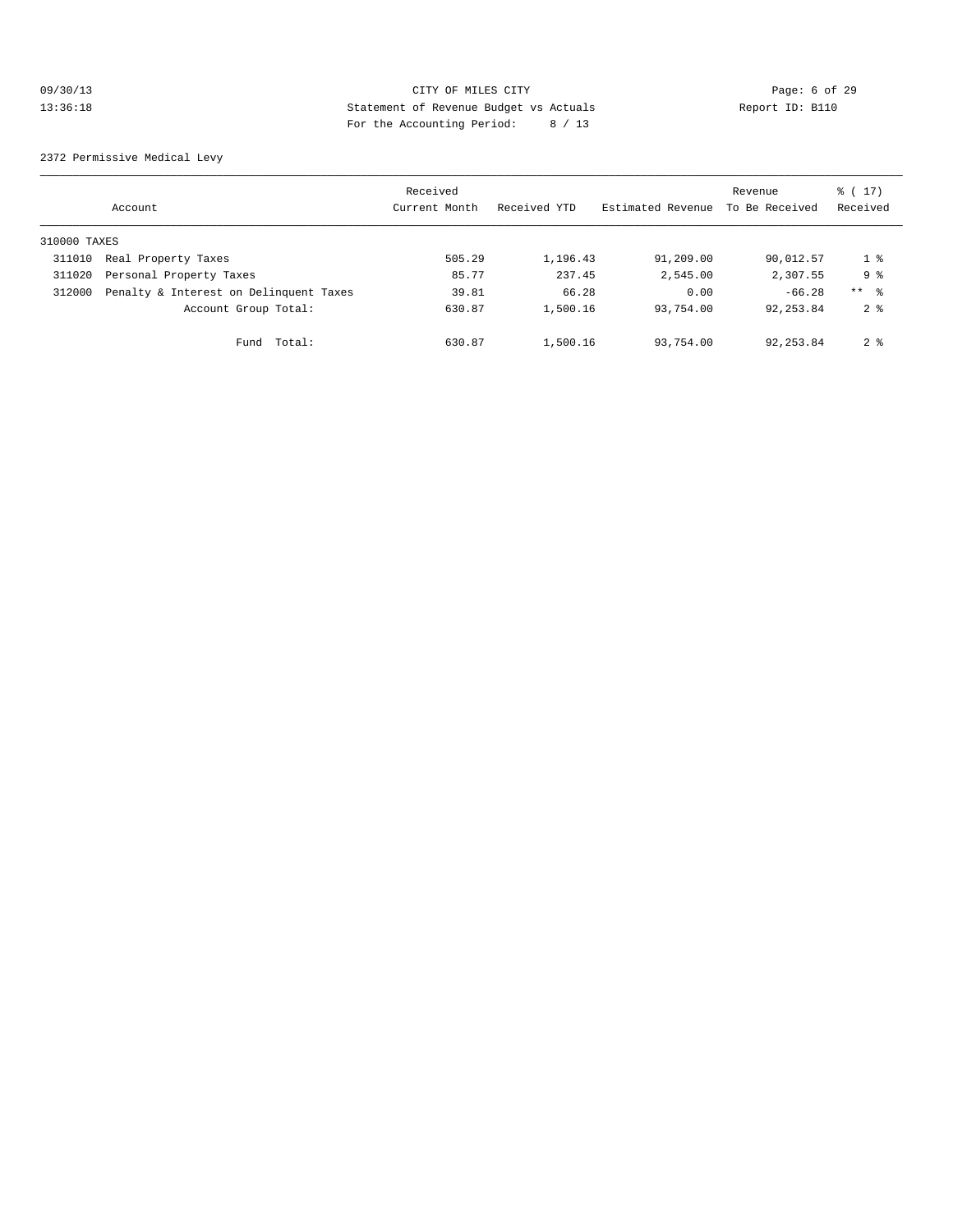# 09/30/13 Page: 7 of 29 13:36:18 Statement of Revenue Budget vs Actuals Report ID: B110 For the Accounting Period: 8 / 13

#### 2394 BUILDING CODE ENFORCEMENT

| Account                              | Received<br>Current Month | Received YTD | Estimated Revenue | Revenue<br>To Be Received | $\frac{1}{6}$ (17)<br>Received |
|--------------------------------------|---------------------------|--------------|-------------------|---------------------------|--------------------------------|
| 320000 LICENSES AND PERMITS          |                           |              |                   |                           |                                |
| Building & Related Permits<br>323010 | 44, 352.35                | 47,610.45    | 75,000.00         | 27,389.55                 | 63 %                           |
| Account Group Total:                 | 44,352.35                 | 47,610.45    | 75,000.00         | 27,389.55                 | 63 %                           |
| Fund Total:                          | 44,352.35                 | 47,610.45    | 75,000.00         | 27,389.55                 | 63 %                           |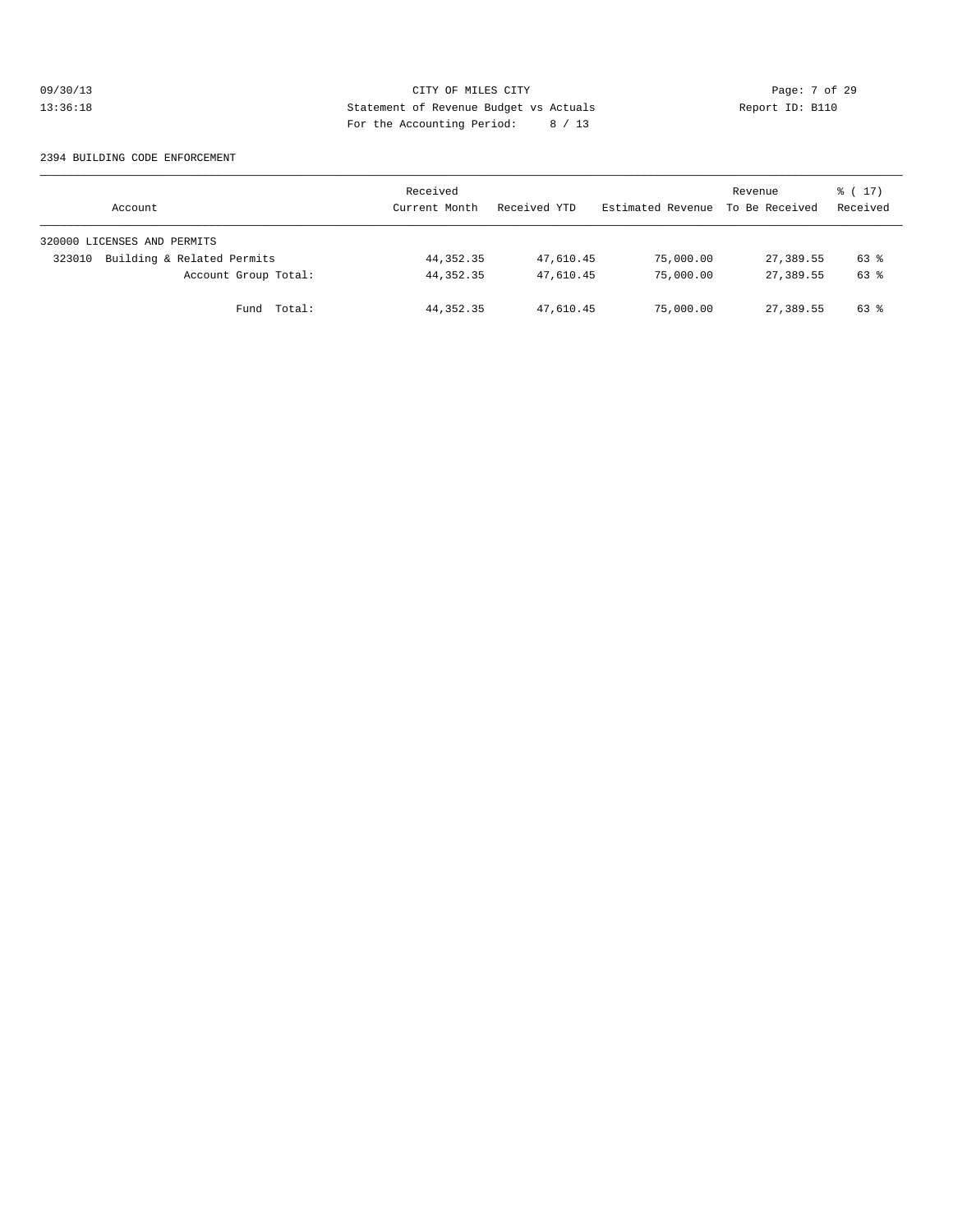# 09/30/13 CITY OF MILES CITY Page: 8 of 29 13:36:18 Statement of Revenue Budget vs Actuals Report ID: B110 For the Accounting Period: 8 / 13

2400 LTG M D#165-(Gen City)

|        |                                          | Received      |              |                   | Revenue        | $\frac{1}{6}$ ( 17 ) |
|--------|------------------------------------------|---------------|--------------|-------------------|----------------|----------------------|
|        | Account                                  | Current Month | Received YTD | Estimated Revenue | To Be Received | Received             |
|        | 360000 MISCELLANEOUS REVENUE             |               |              |                   |                |                      |
| 363010 | Maintenance Assessments                  | 1,548.28      | 3,841.14     | 149,556.00        | 145,714.86     | 3 %                  |
| 363040 | Penalty & Interest on Deling Assessments | 208.56        | 366.56       | 500.00            | 133.44         | 73 %                 |
|        | Account Group Total:                     | 1,756.84      | 4,207.70     | 150,056.00        | 145,848.30     | 3%                   |
|        | 370000 INVESTMENT EARNINGS               |               |              |                   |                |                      |
| 371010 | Investment Earnings                      | 0.00          | 9.16         | 100.00            | 90.84          | 9%                   |
|        | Account Group Total:                     | 0.00          | 9.16         | 100.00            | 90.84          | 9 <sup>8</sup>       |
|        | Total:<br>Fund                           | 1,756.84      | 4,216.86     | 150,156.00        | 145,939.14     | 3%                   |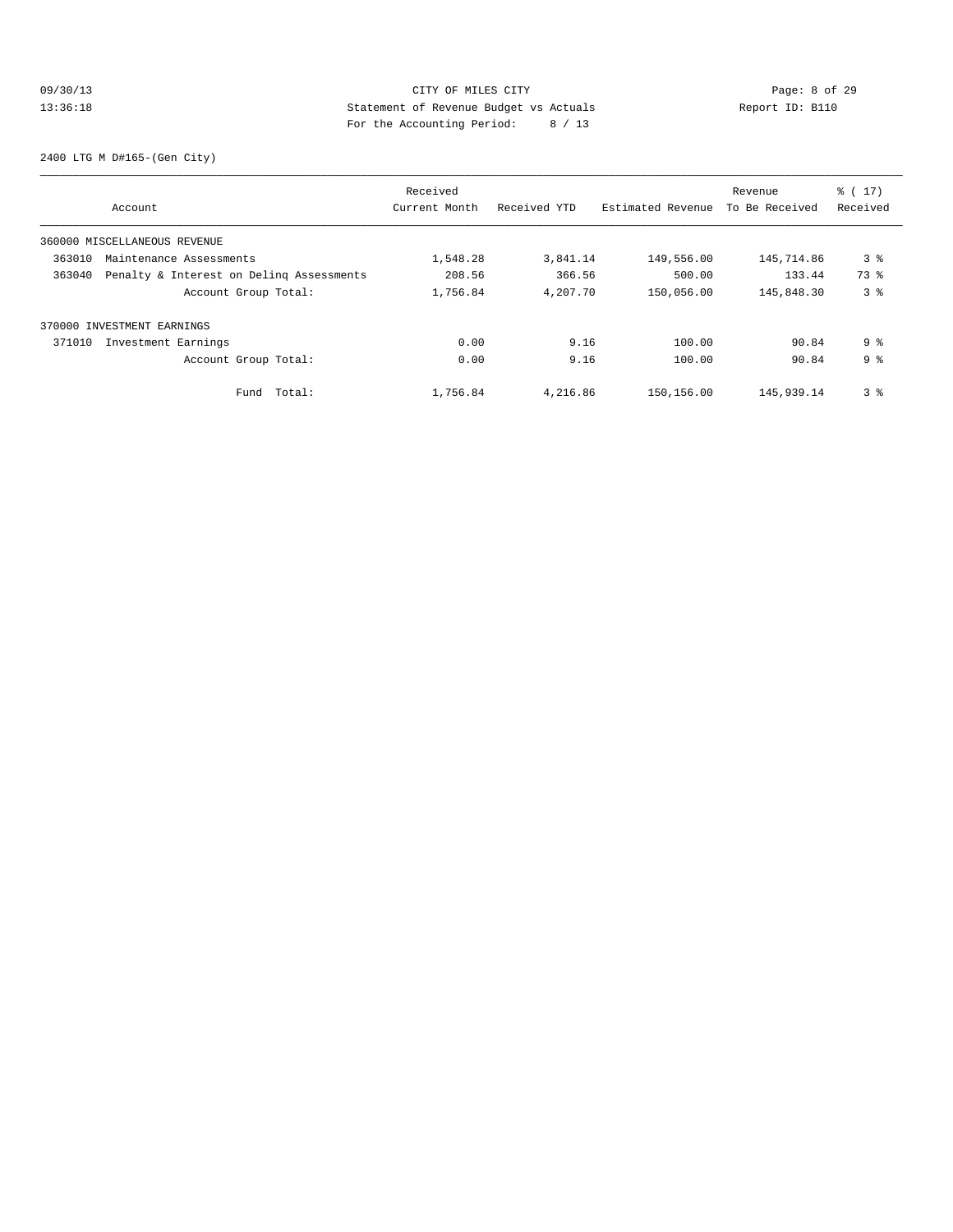# 09/30/13 Page: 9 of 29 13:36:18 Statement of Revenue Budget vs Actuals Report ID: B110 For the Accounting Period: 8 / 13

2420 LTG M D#167-(MilesAddn Etc)

|                                                    | Received      |              |                   | Revenue        | $\frac{1}{6}$ ( 17 ) |
|----------------------------------------------------|---------------|--------------|-------------------|----------------|----------------------|
| Account                                            | Current Month | Received YTD | Estimated Revenue | To Be Received | Received             |
| 360000 MISCELLANEOUS REVENUE                       |               |              |                   |                |                      |
| 363010<br>Maintenance Assessments                  | 549.36        | 893.18       | 27,235.00         | 26,341.82      | 38                   |
| Penalty & Interest on Deling Assessments<br>363040 | 61.90         | 100.44       | 100.00            | $-0.44$        | $100$ %              |
| Account Group Total:                               | 611.26        | 993.62       | 27,335.00         | 26,341.38      | $4\degree$           |
| 370000 INVESTMENT EARNINGS                         |               |              |                   |                |                      |
| 371010<br>Investment Earnings                      | 0.00          | 1.89         | 0.00              | $-1.89$        | $***$ %              |
| Account Group Total:                               | 0.00          | 1.89         | 0.00              | $-1.89$        | $***$ $\approx$      |
| Total:<br>Fund                                     | 611.26        | 995.51       | 27,335.00         | 26,339.49      | $4\degree$           |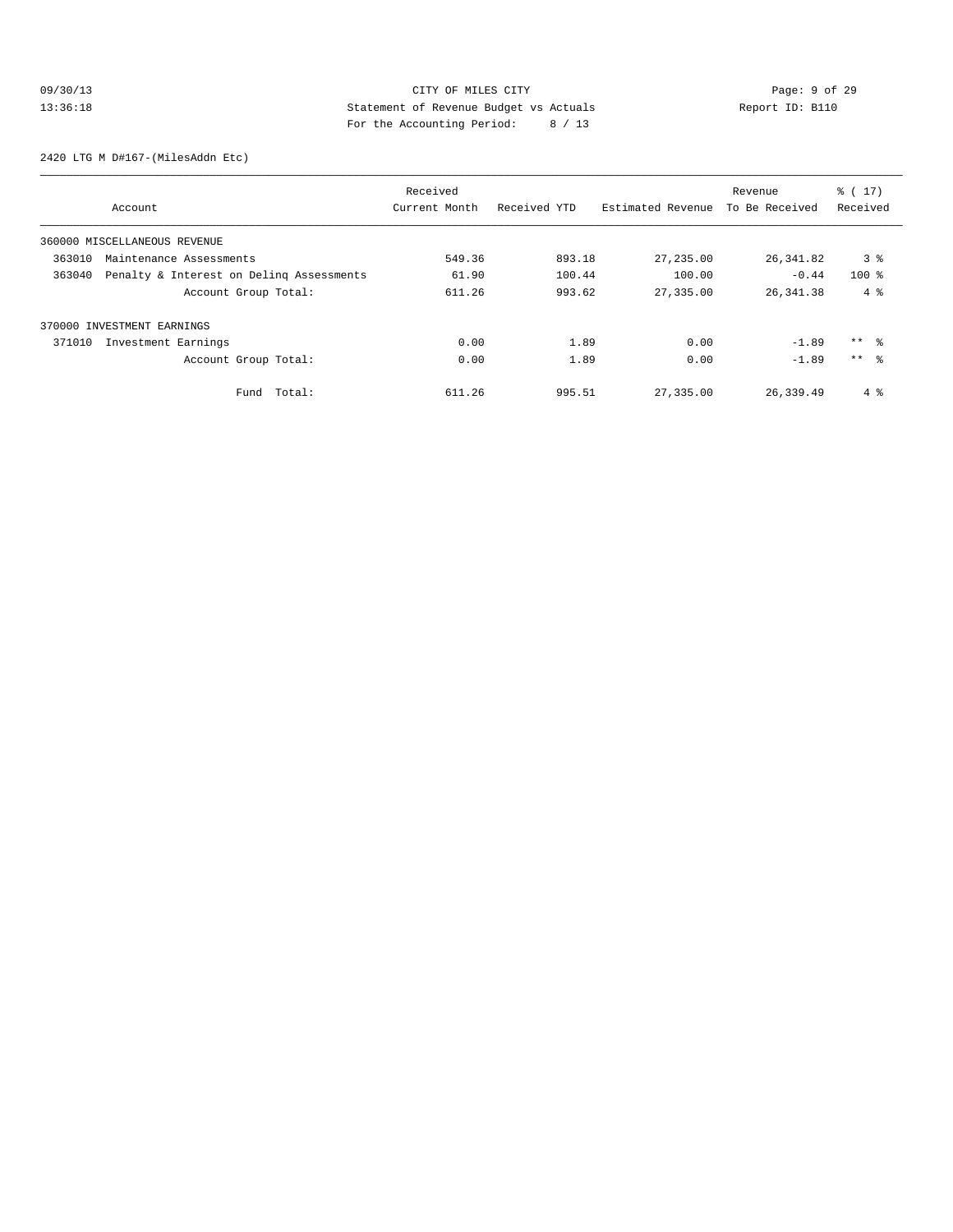# 09/30/13 Page: 10 of 29 13:36:18 Statement of Revenue Budget vs Actuals Report ID: B110 For the Accounting Period: 8 / 13

2430 LTG M D#171-(Balsam Est)

|                                                    | Received      |              |                   | Revenue        | $\frac{1}{6}$ ( 17 ) |
|----------------------------------------------------|---------------|--------------|-------------------|----------------|----------------------|
| Account                                            | Current Month | Received YTD | Estimated Revenue | To Be Received | Received             |
| 360000 MISCELLANEOUS REVENUE                       |               |              |                   |                |                      |
| 363010<br>Maintenance Assessments                  | 0.00          | 44.97        | 2,604.00          | 2,559.03       | 2 <sup>8</sup>       |
| Penalty & Interest on Deling Assessments<br>363040 | 0.00          | 2.07         | 0.00              | $-2.07$        | $***$ $ -$           |
| Account Group Total:                               | 0.00          | 47.04        | 2,604.00          | 2,556.96       | 2 <sup>8</sup>       |
| 370000 INVESTMENT EARNINGS                         |               |              |                   |                |                      |
| 371010<br>Investment Earnings                      | 0.00          | 0.25         | 0.00              | $-0.25$        | $***$ %              |
| Account Group Total:                               | 0.00          | 0.25         | 0.00              | $-0.25$        | $***$ $\approx$      |
| Total:<br>Fund                                     | 0.00          | 47.29        | 2,604.00          | 2,556.71       | 2 <sub>8</sub>       |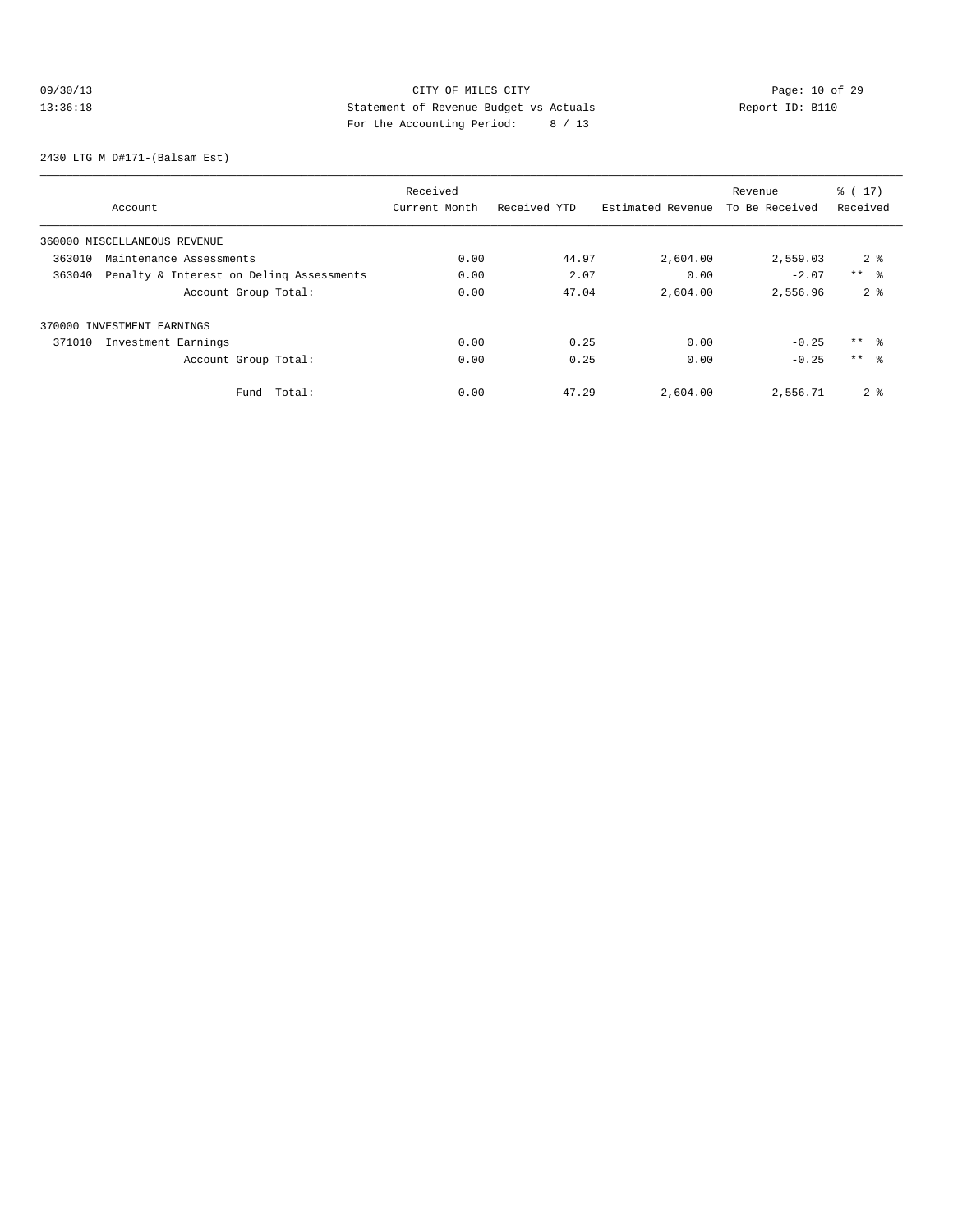# 09/30/13 CITY OF MILES CITY<br>13:36:18 Determine the contract of Revenue Budget vs Actuals<br>13:36:18 Report ID: B110 13:36:18 Statement of Revenue Budget vs Actuals Report ID: B110 For the Accounting Period: 8 / 13

2440 LTG M D#172-(Main Str)

|        |                                          | Received      |              |                   | Revenue        | $\frac{1}{6}$ ( 17 ) |
|--------|------------------------------------------|---------------|--------------|-------------------|----------------|----------------------|
|        | Account                                  | Current Month | Received YTD | Estimated Revenue | To Be Received | Received             |
|        | 360000 MISCELLANEOUS REVENUE             |               |              |                   |                |                      |
| 363010 | Maintenance Assessments                  | 762.90        | 921.91       | 8,393.00          | 7,471.09       | $11$ %               |
| 363040 | Penalty & Interest on Deling Assessments | 128.18        | 145.67       | 100.00            | $-45.67$       | $146$ %              |
|        | Account Group Total:                     | 891.08        | 1,067.58     | 8,493.00          | 7.425.42       | $13*$                |
|        | 370000 INVESTMENT EARNINGS               |               |              |                   |                |                      |
| 371010 | Investment Earnings                      | 0.00          | 2.29         | 50.00             | 47.71          | 5 <sup>8</sup>       |
|        | Account Group Total:                     | 0.00          | 2.29         | 50.00             | 47.71          | 5 <sup>8</sup>       |
|        | Total:<br>Fund                           | 891.08        | 1,069.87     | 8,543.00          | 7,473.13       | $13*$                |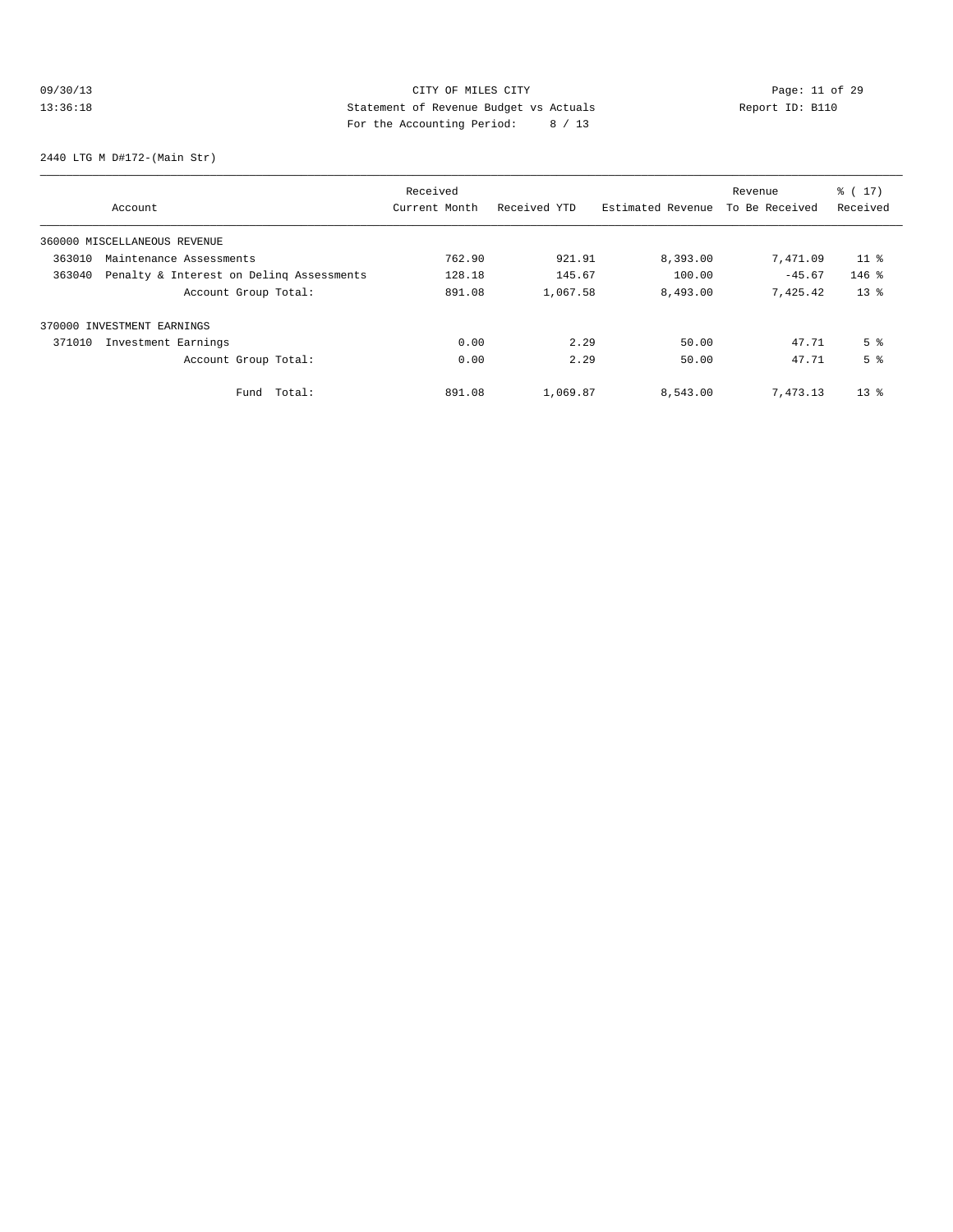# 09/30/13 Page: 12 of 29 13:36:18 Statement of Revenue Budget vs Actuals Report ID: B110 For the Accounting Period: 8 / 13

2450 LTG M D#195-(SG-Trico)

|                                                    | Received      |              |                   | Revenue        | $\frac{1}{6}$ ( 17 ) |
|----------------------------------------------------|---------------|--------------|-------------------|----------------|----------------------|
| Account                                            | Current Month | Received YTD | Estimated Revenue | To Be Received | Received             |
| 360000 MISCELLANEOUS REVENUE                       |               |              |                   |                |                      |
| 363010<br>Maintenance Assessments                  | 21.04         | 63.13        | 6,114.00          | 6,050.87       | 1 <sup>8</sup>       |
| Penalty & Interest on Deling Assessments<br>363040 | 1.25          | 3.19         | 0.00              | $-3.19$        | $***$ $ -$           |
| Account Group Total:                               | 22.29         | 66.32        | 6,114.00          | 6,047.68       | 1 <sup>8</sup>       |
| 370000 INVESTMENT EARNINGS                         |               |              |                   |                |                      |
| 371010<br>Investment Earnings                      | 0.00          | 0.28         | 0.00              | $-0.28$        | $***$ %              |
| Account Group Total:                               | 0.00          | 0.28         | 0.00              | $-0.28$        | $***$ $\approx$      |
| Total:<br>Fund                                     | 22.29         | 66.60        | 6,114.00          | 6,047.40       | 1 <sup>8</sup>       |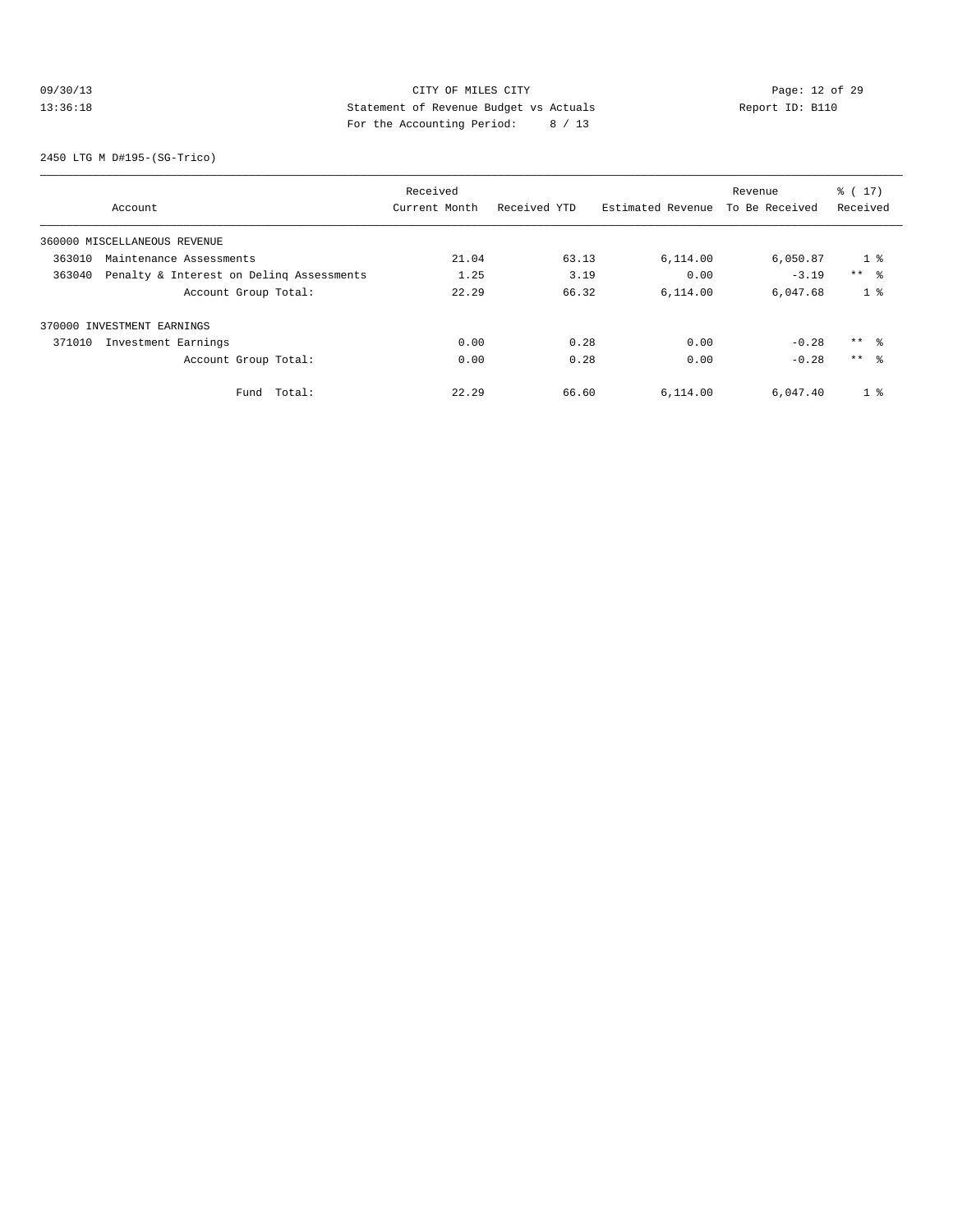# 09/30/13 Page: 13 of 29 13:36:18 Statement of Revenue Budget vs Actuals Report ID: B110 For the Accounting Period: 8 / 13

2470 LTG M D#202-(SG-MDU&NV)

|                                                    | Received      |              |                   | Revenue        | $\frac{1}{6}$ ( 17 ) |
|----------------------------------------------------|---------------|--------------|-------------------|----------------|----------------------|
| Account                                            | Current Month | Received YTD | Estimated Revenue | To Be Received | Received             |
| 360000 MISCELLANEOUS REVENUE                       |               |              |                   |                |                      |
| 363010<br>Maintenance Assessments                  | 0.00          | 57.22        | 7,615.00          | 7,557.78       | 1 <sup>8</sup>       |
| Penalty & Interest on Deling Assessments<br>363040 | 0.00          | 2.64         | 10.00             | 7.36           | $26$ %               |
| Account Group Total:                               | 0.00          | 59.86        | 7,625.00          | 7,565.14       | 1 <sup>8</sup>       |
| 370000 INVESTMENT EARNINGS                         |               |              |                   |                |                      |
| 371010<br>Investment Earnings                      | 0.00          | 0.43         | 0.00              | $-0.43$        | $***$ 8              |
| Account Group Total:                               | 0.00          | 0.43         | 0.00              | $-0.43$        | $***$ $\approx$      |
| Total:<br>Fund                                     | 0.00          | 60.29        | 7,625.00          | 7,564.71       | 1 <sup>8</sup>       |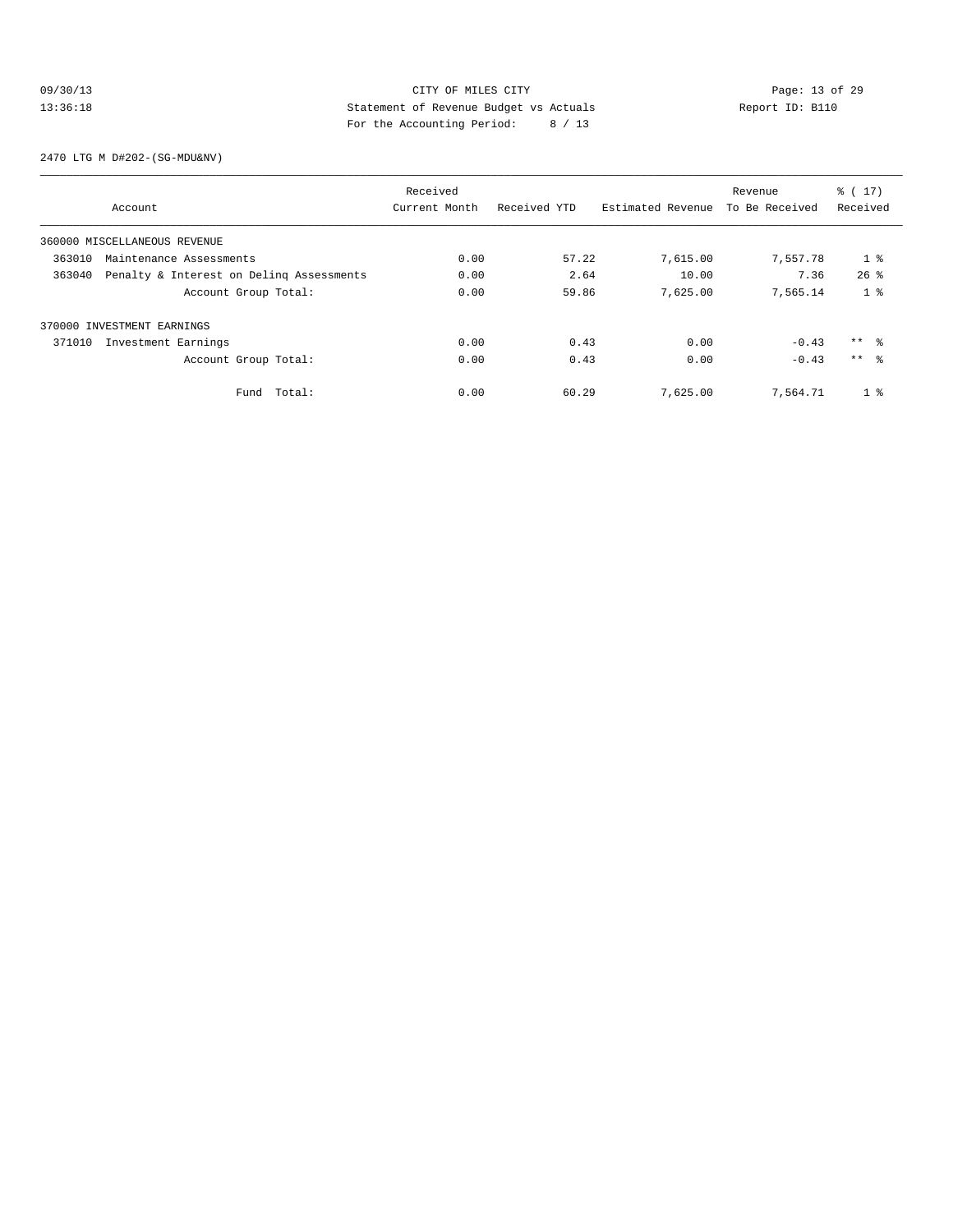# 09/30/13 Page: 14 of 29 13:36:18 Statement of Revenue Budget vs Actuals Report ID: B110<br>Report ID: B110 For the Accounting Period: 8 / 13

2480 LTG M M#173-(Milestown Estates)

|                                                    | Received      |              |                   | Revenue        | $\frac{1}{6}$ (17) |
|----------------------------------------------------|---------------|--------------|-------------------|----------------|--------------------|
| Account                                            | Current Month | Received YTD | Estimated Revenue | To Be Received | Received           |
| 360000 MISCELLANEOUS REVENUE                       |               |              |                   |                |                    |
| 363010<br>Maintenance Assessments                  | 0.00          | 17.98        | 794.00            | 776.02         | 2 <sup>8</sup>     |
| Penalty & Interest on Deling Assessments<br>363040 | 0.00          | 0.83         | 0.00              | $-0.83$        | $***$ $ -$         |
| Account Group Total:                               | 0.00          | 18.81        | 794.00            | 775.19         | 2 <sup>8</sup>     |
| 370000 INVESTMENT EARNINGS                         |               |              |                   |                |                    |
| 371010<br>Investment Earnings                      | 0.00          | 0.16         | 0.00              | $-0.16$        | $***$ $\approx$    |
| Account Group Total:                               | 0.00          | 0.16         | 0.00              | $-0.16$        | $***$ 8            |
| Total:<br>Fund                                     | 0.00          | 18.97        | 794.00            | 775.03         | 2 <sup>8</sup>     |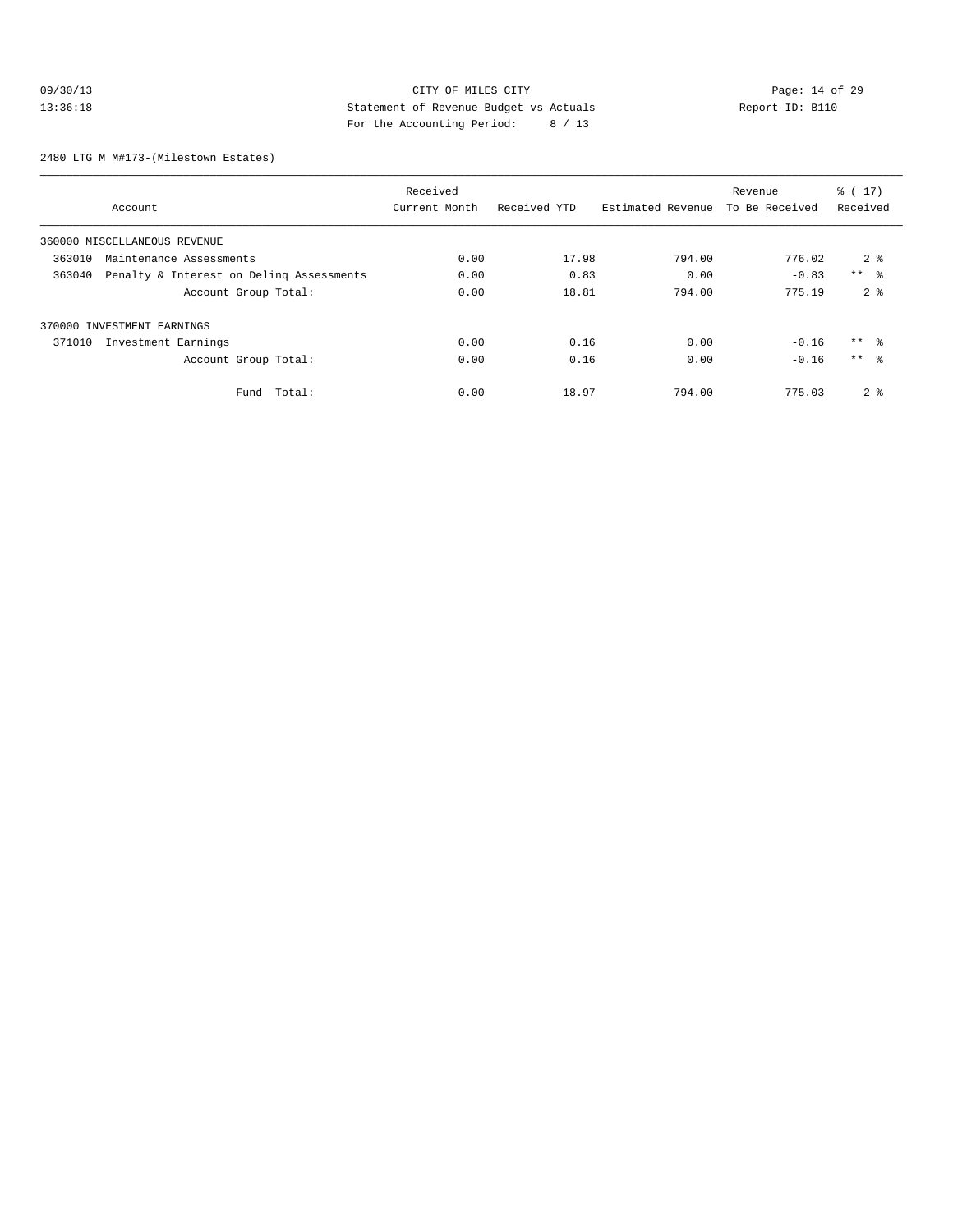# 09/30/13 Page: 15 of 29 13:36:18 Statement of Revenue Budget vs Actuals Report ID: B110 For the Accounting Period: 8 / 13

2510 STR MAINT DIST #204

| Account                                            | Received<br>Current Month | Received YTD | Estimated Revenue | Revenue<br>To Be Received | $\frac{1}{6}$ ( 17)<br>Received |
|----------------------------------------------------|---------------------------|--------------|-------------------|---------------------------|---------------------------------|
| 360000 MISCELLANEOUS REVENUE                       |                           |              |                   |                           |                                 |
| 363010<br>Maintenance Assessments                  | 8,926.66                  | 16,855.82    | 963, 243.00       | 946,387.18                | 2 <sub>8</sub>                  |
| 363040<br>Penalty & Interest on Deling Assessments | 1,100.26                  | 1,614.68     | 1,000.00          | $-614.68$                 | $161$ %                         |
| Account Group Total:                               | 10,026.92                 | 18,470.50    | 964, 243.00       | 945,772.50                | 2 <sup>8</sup>                  |
| 370000 INVESTMENT EARNINGS                         |                           |              |                   |                           |                                 |
| Investment Earnings<br>371010                      | 0.00                      | 87.33        | 400.00            | 312.67                    | $22$ $%$                        |
| Account Group Total:                               | 0.00                      | 87.33        | 400.00            | 312.67                    | $22$ $%$                        |
| 380000 OTHER FINANCING SOURCES                     |                           |              |                   |                           |                                 |
| 383000<br>Interfund Operating Transfer             | 0.00                      | 0.00         | 90,633.00         | 90,633.00                 | 0 <sup>8</sup>                  |
| Account Group Total:                               | 0.00                      | 0.00         | 90,633.00         | 90,633.00                 | 0 <sup>8</sup>                  |
| Fund Total:                                        | 10,026.92                 | 18,557.83    | 1,055,276.00      | 1,036,718.17              | 2 <sub>8</sub>                  |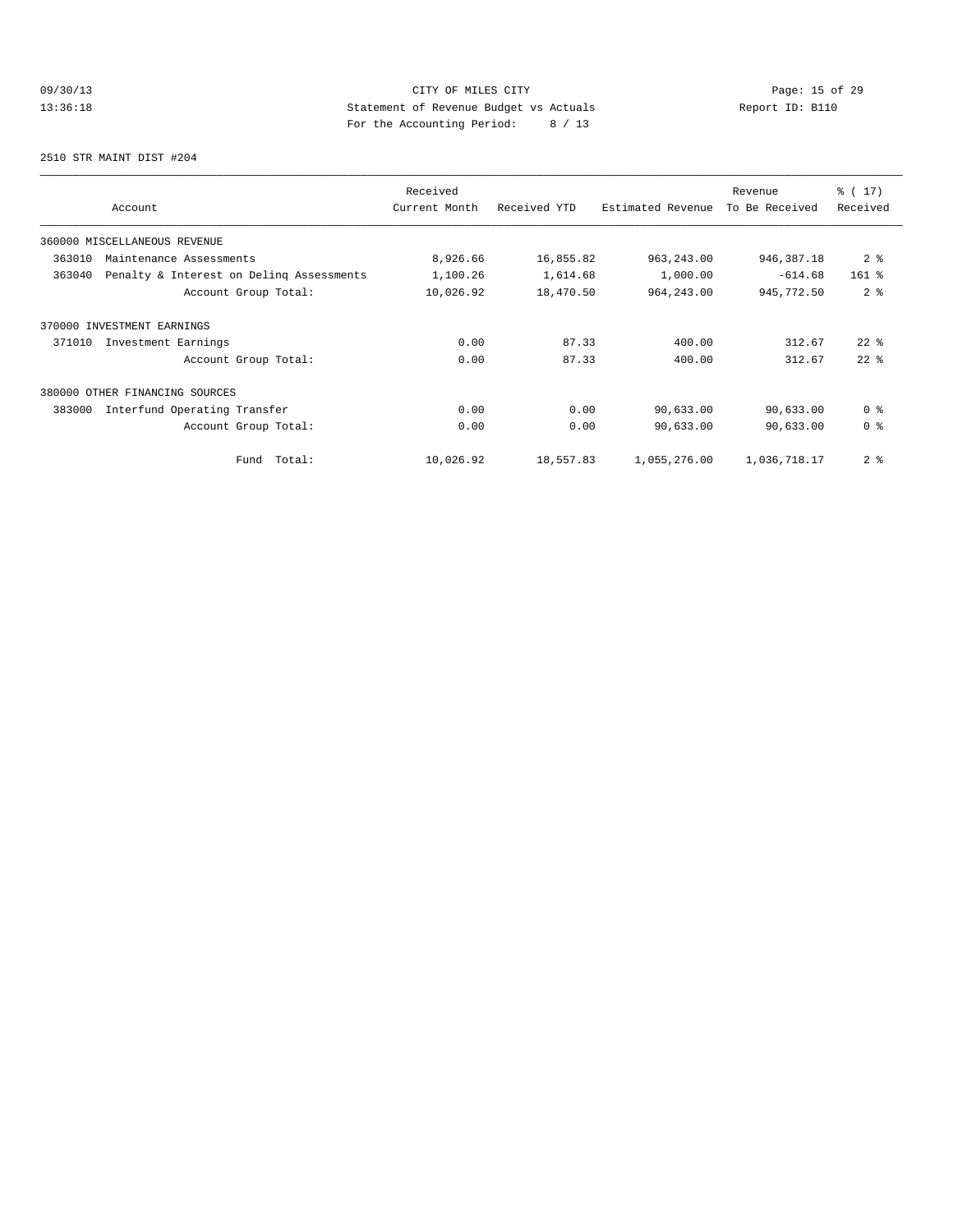# 09/30/13 Page: 16 of 29 13:36:18 Statement of Revenue Budget vs Actuals Report ID: B110 For the Accounting Period: 8 / 13

2520 STR MAINT DIST #205

| Account                                            | Received<br>Current Month | Received YTD | Estimated Revenue | Revenue<br>To Be Received | $\frac{1}{6}$ ( 17)<br>Received |
|----------------------------------------------------|---------------------------|--------------|-------------------|---------------------------|---------------------------------|
| 360000 MISCELLANEOUS REVENUE                       |                           |              |                   |                           |                                 |
| 363010<br>Maintenance Assessments                  | 1,295.22                  | 7,241.45     | 258,450.00        | 251,208.55                | 3%                              |
| Penalty & Interest on Deling Assessments<br>363040 | 0.00                      | 287.24       | 1,000.00          | 712.76                    | 298                             |
| Account Group Total:                               | 1,295.22                  | 7,528.69     | 259,450.00        | 251,921.31                | 38                              |
| 370000 INVESTMENT EARNINGS                         |                           |              |                   |                           |                                 |
| Investment Earnings<br>371010                      | 0.00                      | 32.54        | 400.00            | 367.46                    | 8 %                             |
| Account Group Total:                               | 0.00                      | 32.54        | 400.00            | 367.46                    | 8 %                             |
| 380000 OTHER FINANCING SOURCES                     |                           |              |                   |                           |                                 |
| 383000<br>Interfund Operating Transfer             | 0.00                      | 0.00         | 90,633.00         | 90,633.00                 | 0 <sup>8</sup>                  |
| Account Group Total:                               | 0.00                      | 0.00         | 90,633.00         | 90,633.00                 | 0 <sup>8</sup>                  |
| Fund Total:                                        | 1,295.22                  | 7,561.23     | 350,483.00        | 342,921.77                | 2 <sub>8</sub>                  |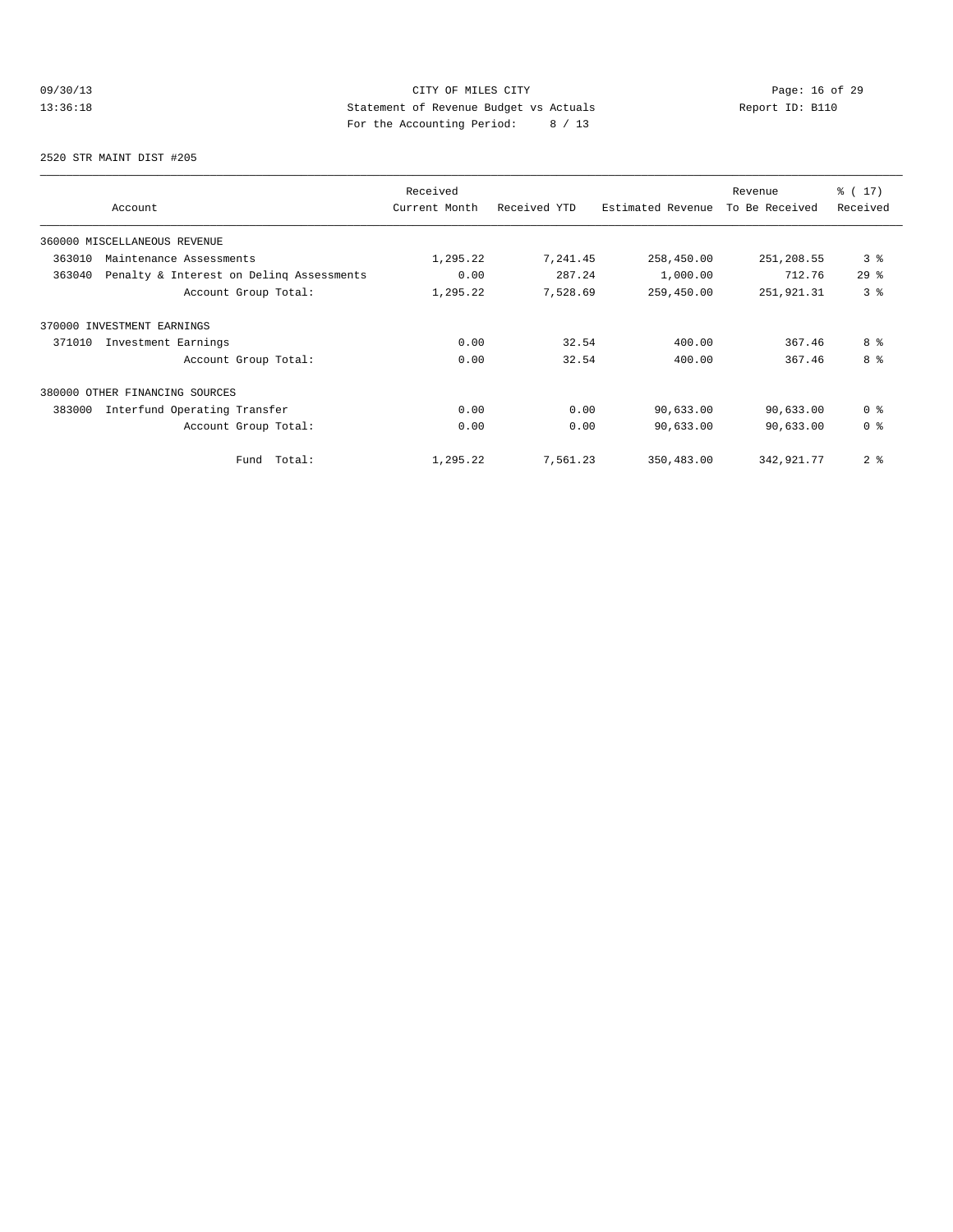#### 09/30/13 Page: 17 of 29 13:36:18 **Statement of Revenue Budget vs Actuals** Report ID: B110 For the Accounting Period: 8 / 13

2540 STR MAINT DIST#207-(MILESTOWN ESTATES)

|        |                                          | Received      |              |                   | Revenue        | % (17)          |
|--------|------------------------------------------|---------------|--------------|-------------------|----------------|-----------------|
|        | Account                                  | Current Month | Received YTD | Estimated Revenue | To Be Received | Received        |
|        | 360000 MISCELLANEOUS REVENUE             |               |              |                   |                |                 |
| 363010 | Maintenance Assessments                  | 0.00          | 50.00        | 4,216.00          | 4,166.00       | 1 <sup>8</sup>  |
| 363040 | Penalty & Interest on Deling Assessments | 127.16        | 129.46       | 0.00              | $-129.46$      | $***$ $ -$      |
|        | Account Group Total:                     | 127.16        | 179.46       | 4,216.00          | 4,036.54       | $4\degree$      |
|        | 370000 INVESTMENT EARNINGS               |               |              |                   |                |                 |
| 371010 | Investment Earnings                      | 0.00          | 0.34         | 0.00              | $-0.34$        | $***$ $ -$      |
|        | Account Group Total:                     | 0.00          | 0.34         | 0.00              | $-0.34$        | $***$ $\approx$ |
|        | Fund Total:                              | 127.16        | 179.80       | 4,216.00          | 4,036.20       | $4\degree$      |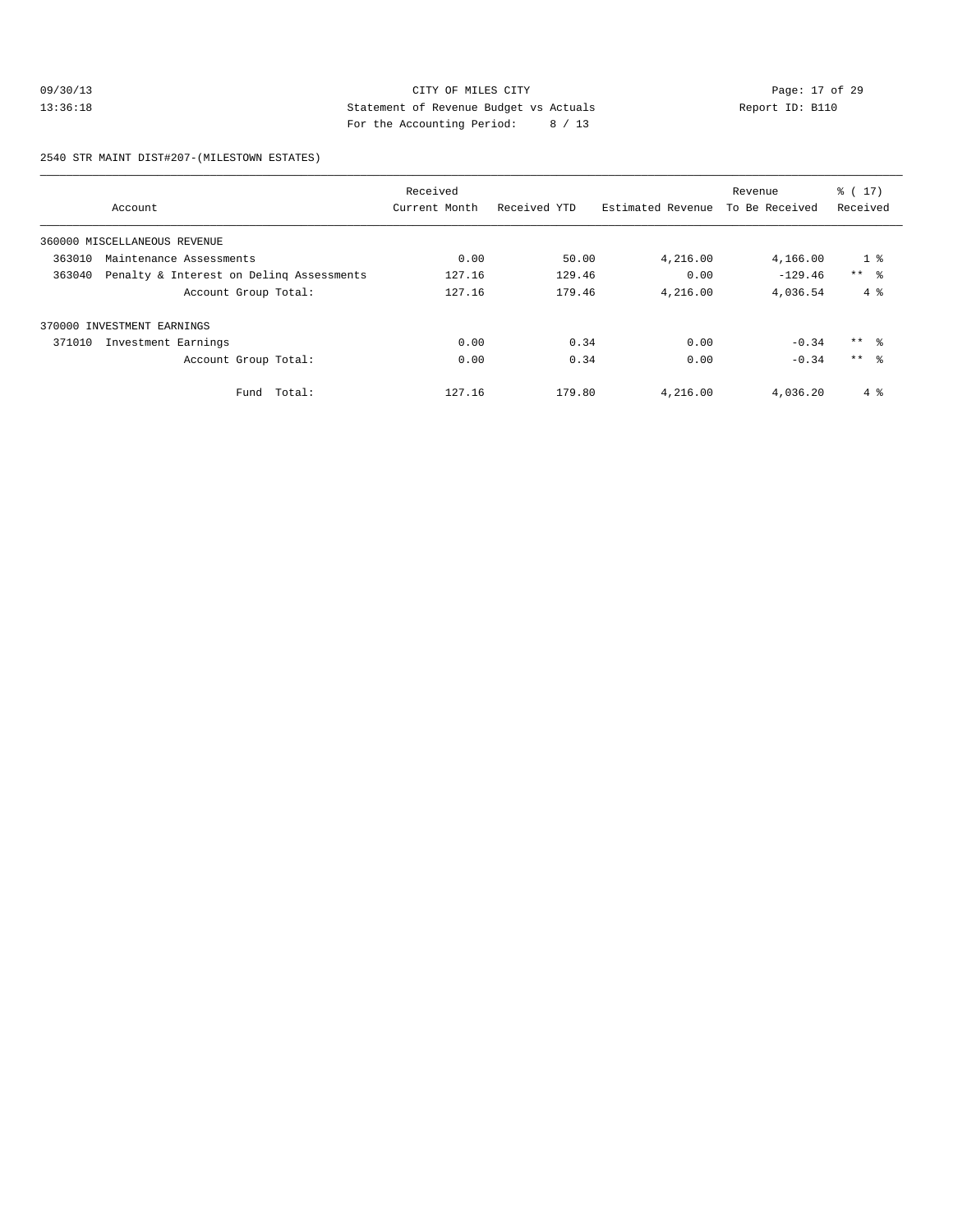# 09/30/13 Page: 18 of 29 13:36:18 Statement of Revenue Budget vs Actuals Report ID: B110 For the Accounting Period: 8 / 13

2820 GAS TAX

| Account                              | Received<br>Current Month | Received YTD | Estimated Revenue | Revenue<br>To Be Received | $\frac{1}{6}$ (17)<br>Received |
|--------------------------------------|---------------------------|--------------|-------------------|---------------------------|--------------------------------|
| 330000 INTERGOVERNMENTAL REVENUES    |                           |              |                   |                           |                                |
| Gasoline Tax Apportionment<br>335040 | 15,182.32                 | 30,364.69    | 182,188.00        | 151,823.31                | $17*$                          |
| Account Group Total:                 | 15,182.32                 | 30,364.69    | 182,188.00        | 151,823.31                | $17*$                          |
| Fund Total:                          | 15,182.32                 | 30,364.69    | 182,188.00        | 151,823.31                | $17*$                          |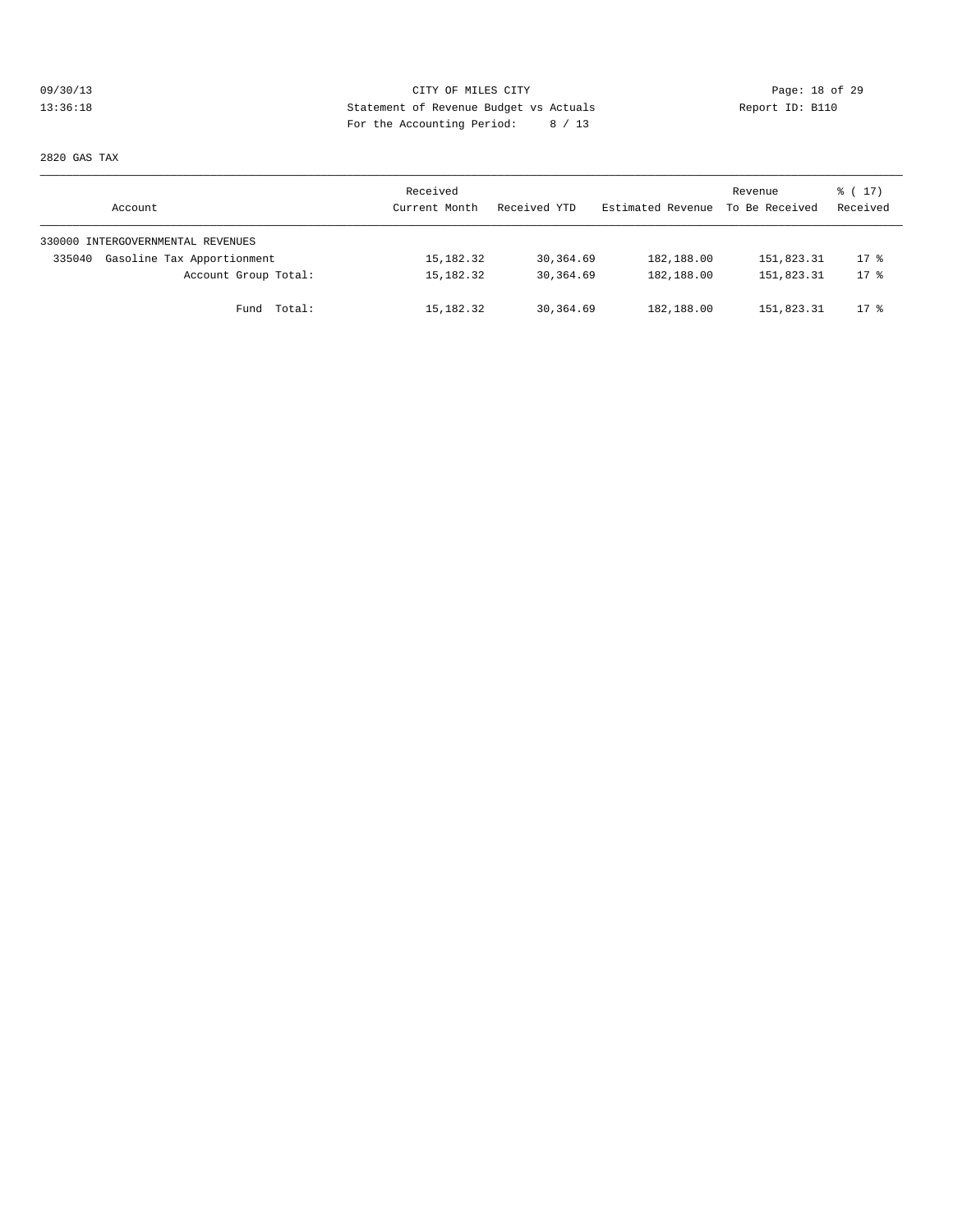# 09/30/13 Page: 19 of 29 13:36:18 Statement of Revenue Budget vs Actuals Report ID: B110 For the Accounting Period: 8 / 13

#### 2850 911 EMERGENCY

|                                   |        | Received      |              |                   | Revenue        | % (17)             |
|-----------------------------------|--------|---------------|--------------|-------------------|----------------|--------------------|
| Account                           |        | Current Month | Received YTD | Estimated Revenue | To Be Received | Received           |
| 330000 INTERGOVERNMENTAL REVENUES |        |               |              |                   |                |                    |
| Basic 911 Funds<br>335080         |        | 0.00          | 15,873.42    | 65,244.00         | 49,370.58      | $24$ %             |
| 335081<br>Enhanced 911 Funds      |        | 0.00          | 15,873.42    | 65,244.00         | 49,370.58      | $24$ %             |
| 335082<br>911 - WIRELESS FUNDS    |        | 0.00          | 19,222.68    | 78,217.00         | 58,994.32      | $25$ %             |
| Account Group Total:              |        | 0.00          | 50,969.52    | 208,705.00        | 157.735.48     | $24$ $%$           |
| 370000 INVESTMENT EARNINGS        |        |               |              |                   |                |                    |
| 371010<br>Investment Earnings     |        | 0.00          | 3.35         | 200.00            | 196.65         | 2 <sup>8</sup>     |
| Account Group Total:              |        | 0.00          | 3.35         | 200.00            | 196.65         | 2 <sub>8</sub>     |
| Fund                              | Total: | 0.00          | 50,972.87    | 208,905.00        | 157,932.13     | $24$ $\frac{6}{5}$ |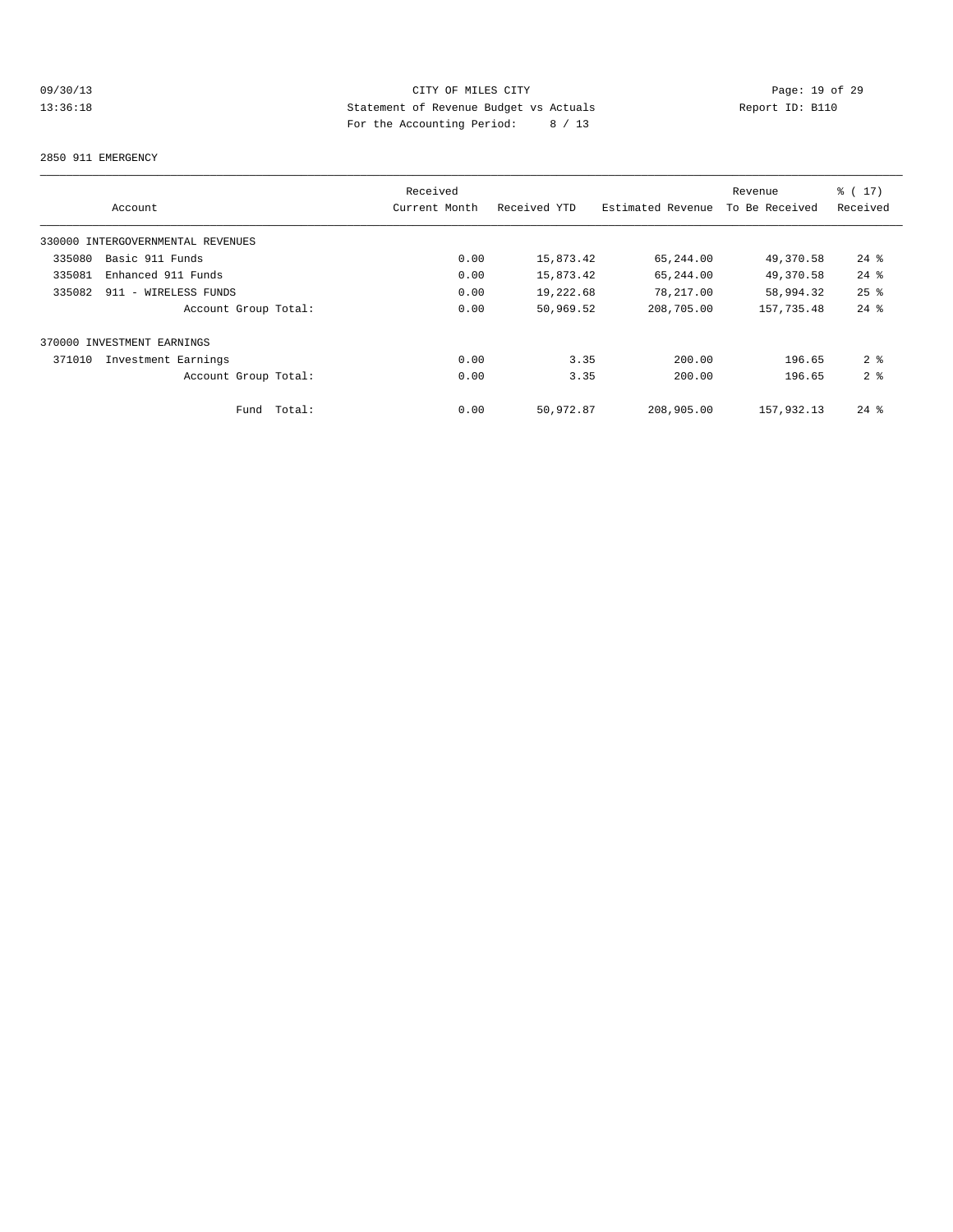# 09/30/13 Page: 20 of 29 13:36:18 Statement of Revenue Budget vs Actuals Report ID: B110 For the Accounting Period: 8 / 13

#### 2880 LIBRARY GRANTS

|        | Account                           | Received<br>Current Month | Received YTD | Estimated Revenue | Revenue<br>To Be Received | $\frac{1}{6}$ ( 17 )<br>Received |
|--------|-----------------------------------|---------------------------|--------------|-------------------|---------------------------|----------------------------------|
|        | 330000 INTERGOVERNMENTAL REVENUES |                           |              |                   |                           |                                  |
| 334100 | Library - State Aid               | 0.00                      | 0.00         | 5,398.00          | 5,398,00                  | 0 %                              |
| 334101 | HB#193-Interlibrary Loan Reimb    | 0.00                      | 0.00         | 2,500.00          | 2,500.00                  | 0 <sub>8</sub>                   |
| 334105 | Sagebrush Fed/Coal Sev Tax        | 0.00                      | 0.00         | 6,160.00          | 6,160.00                  | 0 <sub>8</sub>                   |
|        | Account Group Total:              | 0.00                      | 0.00         | 14,058.00         | 14,058.00                 | 0 <sub>8</sub>                   |
|        | Total:<br>Fund                    | 0.00                      | 0.00         | 14,058.00         | 14,058.00                 | 0 %                              |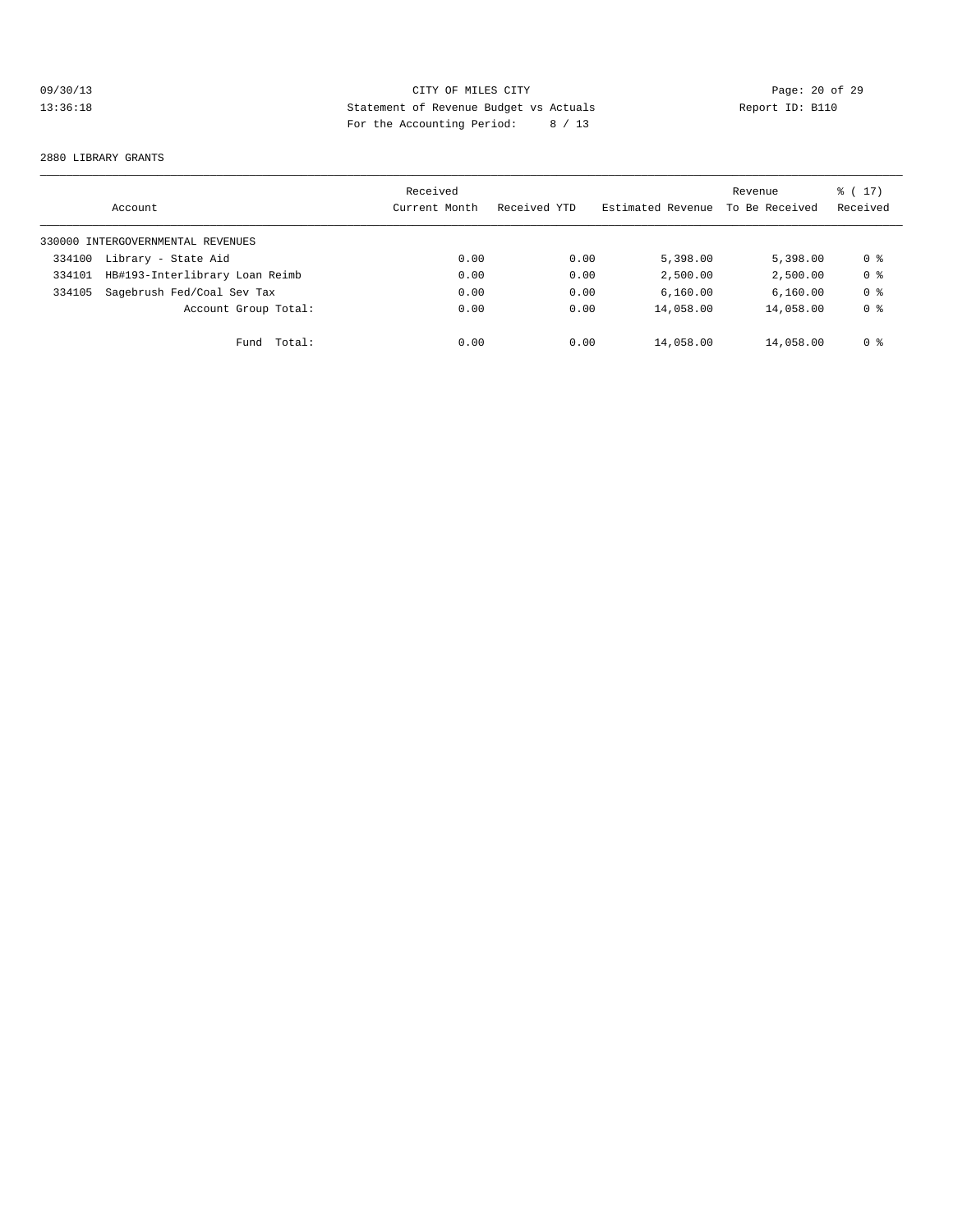# 09/30/13 Page: 21 of 29 13:36:18 Statement of Revenue Budget vs Actuals Report ID: B110 For the Accounting Period: 8 / 13

2935 Historic Preservation

|        |                                      | Received      |              |                   | Revenue        | $\frac{1}{6}$ ( 17 ) |
|--------|--------------------------------------|---------------|--------------|-------------------|----------------|----------------------|
|        | Account                              | Current Month | Received YTD | Estimated Revenue | To Be Received | Received             |
|        | 330000 INTERGOVERNMENTAL REVENUES    |               |              |                   |                |                      |
| 334000 | State Grants                         | 0.00          | 0.00         | 5,225.00          | 5,225.00       | 0 <sup>8</sup>       |
|        | Account Group Total:                 | 0.00          | 0.00         | 5,225.00          | 5,225.00       | 0 <sup>8</sup>       |
|        | 340000 Charges for Services          |               |              |                   |                |                      |
| 346080 | Preservation Service Fees            | 0.00          | 0.00         | 1,200.00          | 1,200.00       | 0 <sup>8</sup>       |
|        | Account Group Total:                 | 0.00          | 0.00         | 1,200.00          | 1,200.00       | 0 <sup>8</sup>       |
|        | 360000 MISCELLANEOUS REVENUE         |               |              |                   |                |                      |
| 362020 | MISC REVENUE                         | 1.99          | 1.99         | 0.00              | $-1.99$        | $***$ $\approx$      |
| 365050 | Preservation-lLPAnderson Grant       | 0.00          | 0.00         | 7,258.00          | 7,258.00       | 0 <sup>8</sup>       |
| 365070 | Custer Co. Historical Society (CCHS) | 0.00          | 0.00         | 5,023.00          | 5,023.00       | 0 <sup>8</sup>       |
|        | Account Group Total:                 | 1.99          | 1.99         | 12,281.00         | 12,279.01      | 0 <sup>8</sup>       |
|        | 380000 OTHER FINANCING SOURCES       |               |              |                   |                |                      |
| 383000 | Interfund Operating Transfer         | 0.00          | 0.00         | 8,000.00          | 8,000.00       | 0 <sup>8</sup>       |
|        | Account Group Total:                 | 0.00          | 0.00         | 8,000.00          | 8,000.00       | 0 <sup>8</sup>       |
|        | Fund Total:                          | 1.99          | 1.99         | 26,706.00         | 26,704.01      | 0 <sup>8</sup>       |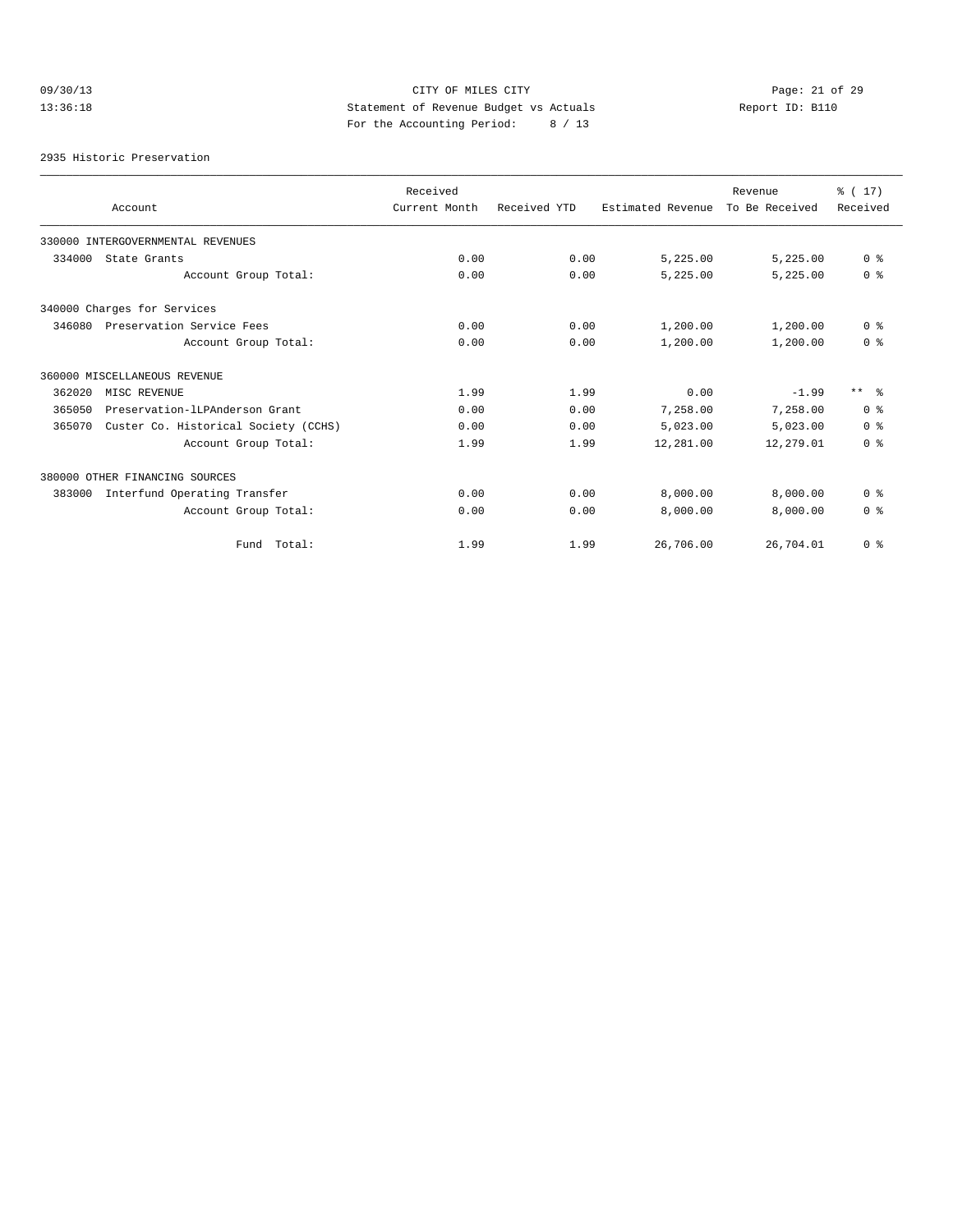#### 09/30/13 Page: 22 of 29 13:36:18 Statement of Revenue Budget vs Actuals Report ID: B110 For the Accounting Period: 8 / 13

2985 RETIRED SENIOR VOLUNTEER PROG (RSVP)

|        | Account                           | Received<br>Current Month | Received YTD | Estimated Revenue | Revenue<br>To Be Received | $\frac{1}{6}$ (17)<br>Received |
|--------|-----------------------------------|---------------------------|--------------|-------------------|---------------------------|--------------------------------|
|        | 330000 INTERGOVERNMENTAL REVENUES |                           |              |                   |                           |                                |
| 331165 | RSVP FEDERAL GRANTS               | 4,843.99                  | 11,075.89    | 58,228.00         | 47,152.11                 | 19 <sup>°</sup>                |
|        | Account Group Total:              | 4,843.99                  | 11,075.89    | 58,228.00         | 47, 152. 11               | 19 <sup>°</sup>                |
|        | 360000 MISCELLANEOUS REVENUE      |                           |              |                   |                           |                                |
| 362020 | MISC REVENUE                      | 205.29                    | 205.29       | 10,000.00         | 9,794.71                  | 2 <sup>8</sup>                 |
| 365000 | Contributions and Donations       | 0.00                      | 0.00         | 2,746.00          | 2,746.00                  | 0 <sup>8</sup>                 |
|        | Account Group Total:              | 205.29                    | 205.29       | 12,746.00         | 12,540.71                 | 2 <sup>°</sup>                 |
| 370000 | INVESTMENT EARNINGS               |                           |              |                   |                           |                                |
| 371010 | Investment Earnings               | 0.00                      | 1.20         | 0.00              | $-1.20$                   | $***$ $ -$                     |
|        | Account Group Total:              | 0.00                      | 1.20         | 0.00              | $-1.20$                   | $***$ $ -$                     |
|        | Fund Total:                       | 5,049.28                  | 11,282.38    | 70,974.00         | 59,691.62                 | 16 <sup>8</sup>                |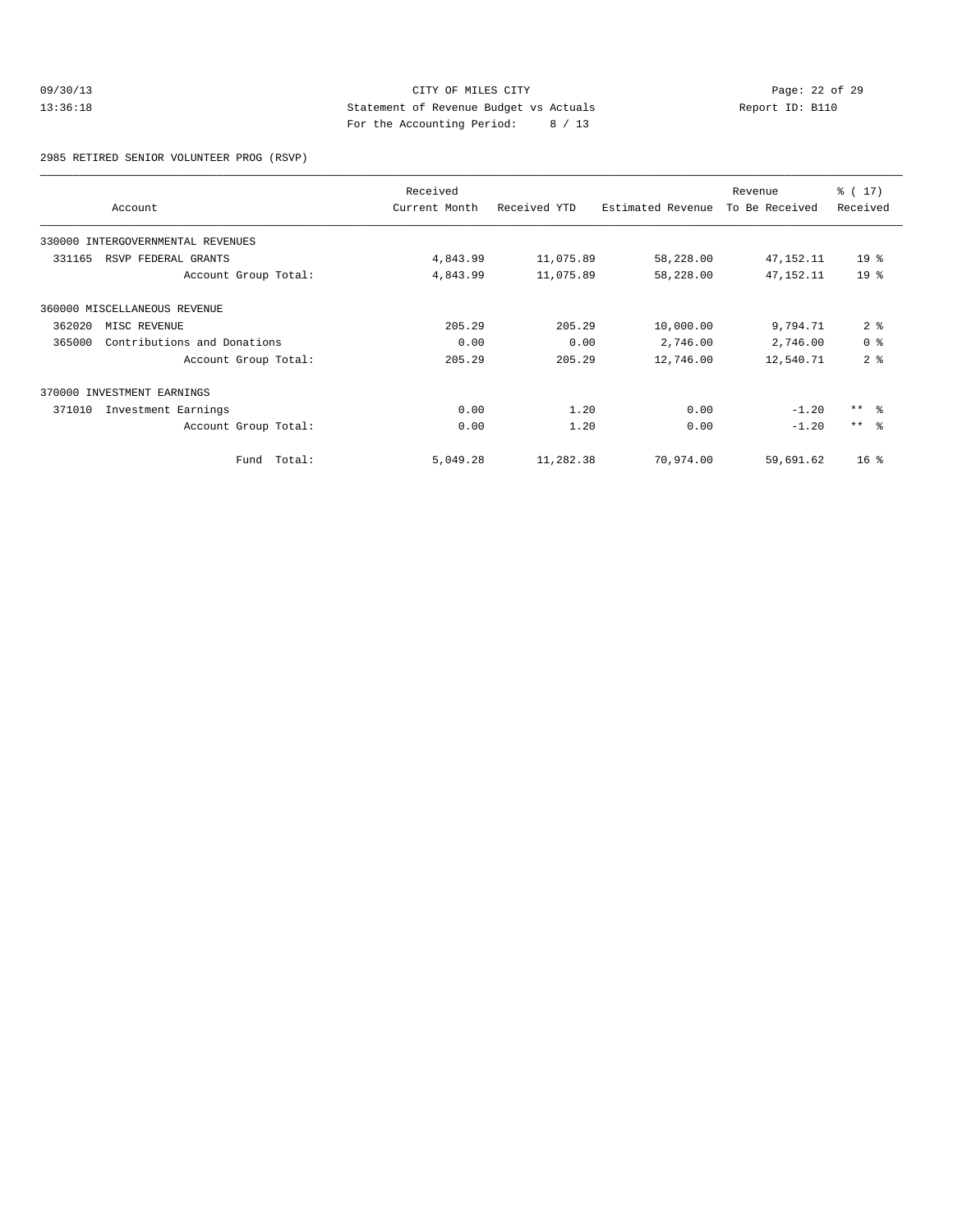#### 09/30/13 Page: 23 of 29 13:36:18 **Statement of Revenue Budget vs Actuals** Report ID: B110 For the Accounting Period: 8 / 13

4000 General Fund Capitol Improvement Fund

|                                        | Received      |              |                   | Revenue        | $\frac{1}{6}$ ( 17 ) |
|----------------------------------------|---------------|--------------|-------------------|----------------|----------------------|
| Account                                | Current Month | Received YTD | Estimated Revenue | To Be Received | Received             |
| 370000 INVESTMENT EARNINGS             |               |              |                   |                |                      |
| 371010<br>Investment Earnings          | 0.00          | 29.15        | 0.00              | $-29.15$       | $***$ %              |
| Account Group Total:                   | 0.00          | 29.15        | 0.00              | $-29.15$       | $***$ %              |
| 380000 OTHER FINANCING SOURCES         |               |              |                   |                |                      |
| 383000<br>Interfund Operating Transfer | 0.00          | 0.00         | 46,000.00         | 46,000.00      | 0 <sub>8</sub>       |
| Account Group Total:                   | 0.00          | 0.00         | 46,000.00         | 46,000.00      | 0 <sub>8</sub>       |
| Total:<br>Fund                         | 0.00          | 29.15        | 46,000.00         | 45,970.85      | 0 <sup>8</sup>       |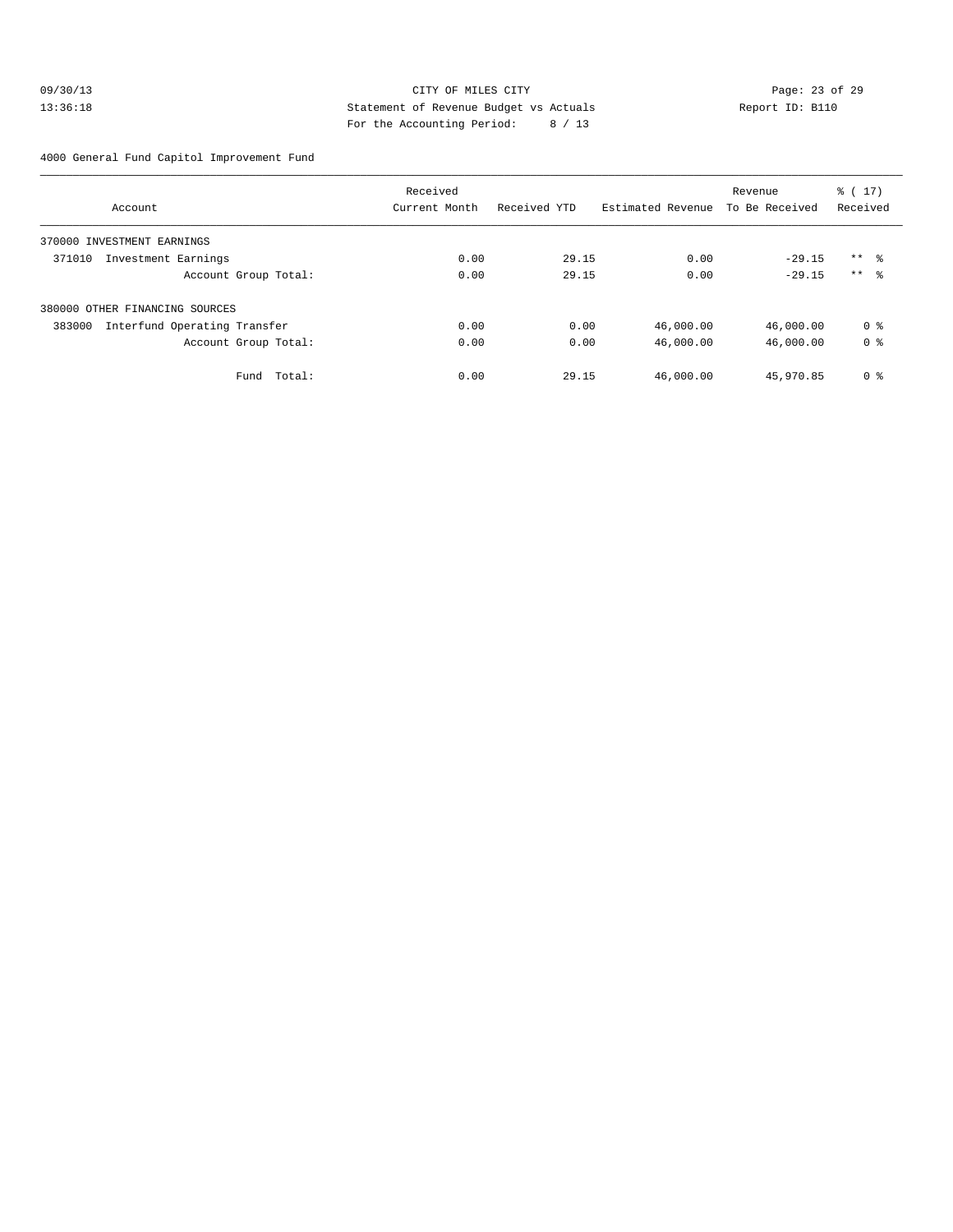# 09/30/13 Page: 24 of 29 13:36:18 Statement of Revenue Budget vs Actuals Report ID: B110 For the Accounting Period: 8 / 13

4060 CAPITAL IMPROV-PUBLIC WORKS

|        | Account                            | Received<br>Current Month | Received YTD | Estimated Revenue | Revenue<br>To Be Received | % (17)<br>Received |
|--------|------------------------------------|---------------------------|--------------|-------------------|---------------------------|--------------------|
|        |                                    |                           |              |                   |                           |                    |
|        | 320000 LICENSES AND PERMITS        |                           |              |                   |                           |                    |
| 323040 | Other Miscellaneous Permits        | 650.00                    | 1,000.00     | 2,500.00          | 1,500.00                  | $40*$              |
|        | Account Group Total:               | 650.00                    | 1,000.00     | 2,500.00          | 1,500.00                  | $40*$              |
|        | 340000 Charges for Services        |                           |              |                   |                           |                    |
| 343014 | Street Cleaning                    | 0.00                      | 0.00         | 8,490.00          | 8,490.00                  | 0 <sup>8</sup>     |
| 343016 | Prkg Vio/Off Str-Impnd Fees        | 0.00                      | 0.00         | 500.00            | 500.00                    | 0 <sup>8</sup>     |
| 343018 | Sale of Street & Roadway Materials | 1,600.50                  | 1,600.50     | 0.00              | $-1,600.50$               | $***$ 8            |
|        | Account Group Total:               | 1,600.50                  | 1,600.50     | 8,990.00          | 7.389.50                  | 18 <sup>8</sup>    |
|        | 370000 INVESTMENT EARNINGS         |                           |              |                   |                           |                    |
| 371010 | Investment Earnings                | 0.00                      | 17.04        | 0.00              | $-17.04$                  | $***$ $ -$         |
|        | Account Group Total:               | 0.00                      | 17.04        | 0.00              | $-17.04$                  | $***$ $ -$         |
|        | 380000 OTHER FINANCING SOURCES     |                           |              |                   |                           |                    |
| 383000 | Interfund Operating Transfer       | 0.00                      | 0.00         | 20,000.00         | 20,000.00                 | 0 <sup>8</sup>     |
|        | Account Group Total:               | 0.00                      | 0.00         | 20,000.00         | 20,000.00                 | 0 <sup>8</sup>     |
|        | Fund Total:                        | 2,250.50                  | 2,617.54     | 31,490.00         | 28,872.46                 | 8 %                |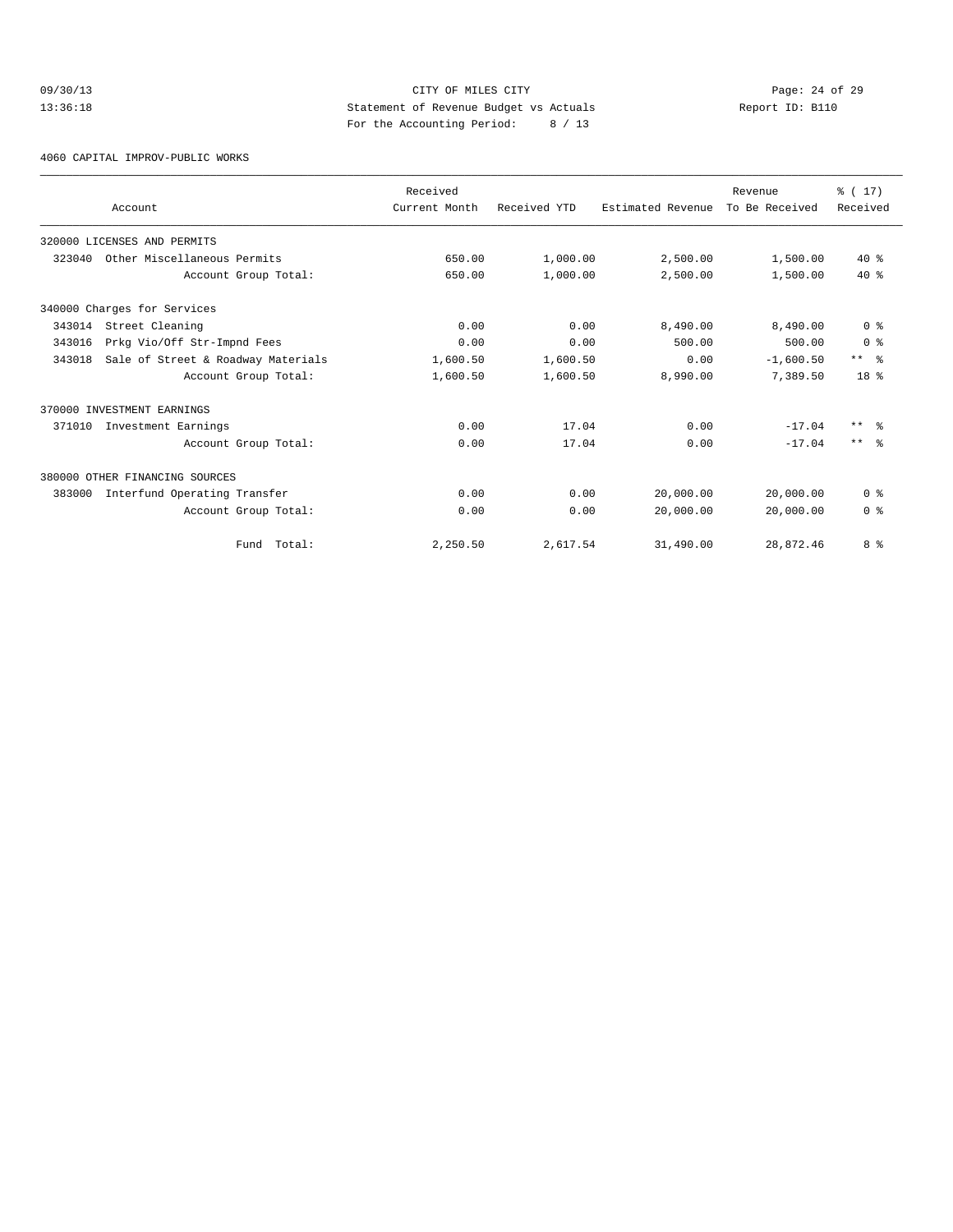# 09/30/13 Page: 25 of 29 13:36:18 Statement of Revenue Budget vs Actuals Report ID: B110 For the Accounting Period: 8 / 13

#### 5210 WATER UTILITY

|        | Account                           | Received<br>Current Month | Received YTD | Estimated Revenue | Revenue<br>To Be Received | % (17)<br>Received      |
|--------|-----------------------------------|---------------------------|--------------|-------------------|---------------------------|-------------------------|
|        |                                   |                           |              |                   |                           |                         |
|        | 330000 INTERGOVERNMENTAL REVENUES |                           |              |                   |                           |                         |
| 331075 | DEO Grant-EECBG Interface Grant   | 0.00                      | 0.00         | 3,764.00          | 3,764.00                  | 0 <sup>8</sup>          |
|        | Account Group Total:              | 0.00                      | 0.00         | 3,764.00          | 3,764.00                  | 0 <sup>8</sup>          |
|        | 340000 Charges for Services       |                           |              |                   |                           |                         |
| 341075 | Serv/Cnty-Interlocal Agmt         | 0.00                      | 0.00         | 3,764.00          | 3,764.00                  | 0 <sup>8</sup>          |
| 343021 | Metered Water Sales               | 228,093.47                | 458,091.33   | 1,950,000.00      | 1,491,908.67              | $23$ $%$                |
| 343022 | Unmetered Water Sales/Chrgoffs    | 426.32                    | 469.96       | 1,800.00          | 1,330.04                  | 26%                     |
| 343023 | Bulk Water Sales                  | 2,335.55                  | 2,765.98     | 4,500.00          | 1,734.02                  | $61$ %                  |
| 343025 | Hookup Fee                        | 13,200.00                 | 13,200.00    | 12,000.00         | $-1, 200.00$              | $110*$                  |
| 343026 | Water Install/Tap Chrgs/Labor     | 0.00                      | 0.00         | 8,000.00          | 8,000.00                  | 0 <sup>8</sup>          |
| 343027 | Chq for Wtr Dept. Serv            | 53.00                     | 107.00       | 500.00            | 393.00                    | $21$ %                  |
| 343029 | Curb Stop Replacement Fee         | 3,632.00                  | 7,127.29     | 41,880.00         | 34,752.71                 | 17 <sup>8</sup>         |
|        | Account Group Total:              | 247,740.34                | 481,761.56   | 2,022,444.00      | 1,540,682.44              | $24$ $%$                |
|        | 360000 MISCELLANEOUS REVENUE      |                           |              |                   |                           |                         |
| 362040 | \$2.00 State Assessment Fee       | 0.00                      | $-26.00$     | 0.00              | 26.00                     | $***$ $=$ $\frac{6}{5}$ |
|        | Account Group Total:              | 0.00                      | $-26.00$     | 0.00              | 26.00                     | $***$ $ \frac{6}{6}$    |
|        | 370000 INVESTMENT EARNINGS        |                           |              |                   |                           |                         |
| 371010 | Investment Earnings               | 0.00                      | 531.47       | 6,000.00          | 5,468.53                  | 9 <sub>8</sub>          |
|        | Account Group Total:              | 0.00                      | 531.47       | 6,000.00          | 5,468.53                  | 9 <sub>8</sub>          |
|        | Fund Total:                       | 247,740.34                | 482, 267.03  | 2,032,208.00      | 1,549,940.97              | $24$ %                  |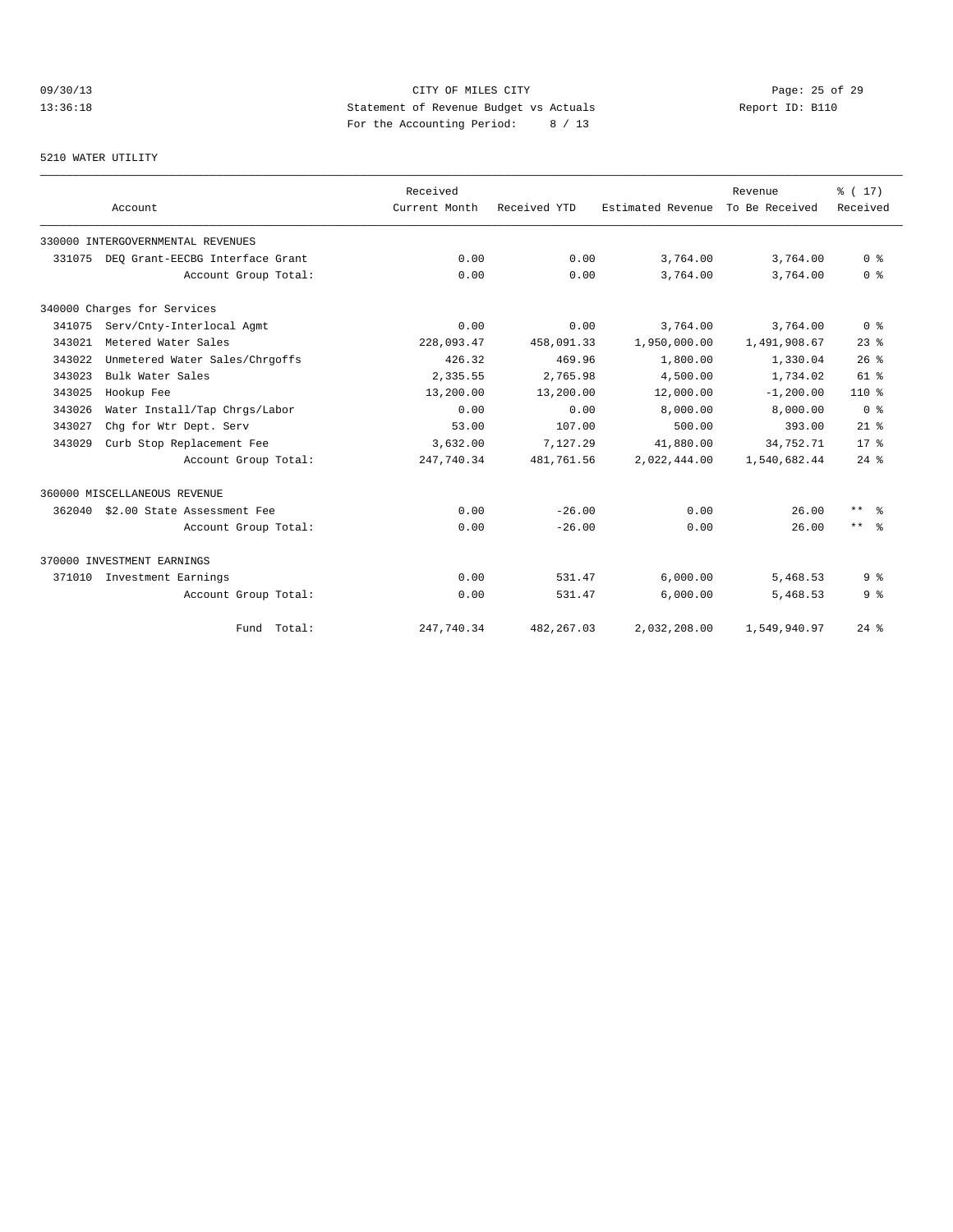# 09/30/13 Page: 26 of 29 13:36:18 Statement of Revenue Budget vs Actuals Report ID: B110 For the Accounting Period: 8 / 13

#### 5310 SEWER UTILITY

|        |                                           | Received      |              |                   | Revenue        | % (17)          |
|--------|-------------------------------------------|---------------|--------------|-------------------|----------------|-----------------|
|        | Account                                   | Current Month | Received YTD | Estimated Revenue | To Be Received | Received        |
|        | 330000 INTERGOVERNMENTAL REVENUES         |               |              |                   |                |                 |
| 334120 | TSEP Grant                                | 0.00          | 0.00         | 500,000.00        | 500,000.00     | 0 <sup>8</sup>  |
|        | Account Group Total:                      | 0.00          | 0.00         | 500,000.00        | 500,000.00     | 0 <sup>8</sup>  |
|        | 340000 Charges for Services               |               |              |                   |                |                 |
| 341075 | Serv/Cnty-Interlocal Agmt                 | 0.00          | 0.00         | 1,500.00          | 1,500.00       | 0 <sup>8</sup>  |
| 343031 | Sewer Service Charges                     | 91,364.06     | 180, 344.95  | 1,028,304.00      | 847,959.05     | 18 <sup>8</sup> |
| 343032 | Sewer Installation Charges/Chrgoffs       | 242.28        | 285.93       | 1,200.00          | 914.07         | $24$ $%$        |
| 343033 | Hookup Fee                                | 8,080.00      | 8,080.00     | 5,000.00          | $-3,080.00$    | $162$ %         |
| 343034 | Treatment Facilities Fees                 | 190.00        | 335.00       | 3,000.00          | 2,665.00       | 11 <sup>°</sup> |
| 343036 | Miscellaneous Sewer Revenue (Labor)       | 0.00          | 0.00         | 2,000.00          | 2,000.00       | 0 <sup>8</sup>  |
| 343037 | Baker Road Etc.                           | 703.56        | 1,605.71     | 8,200.00          | 6,594.29       | $20*$           |
| 343038 | RURAL SWR DIST #1                         | 0.00          | 0.00         | 23,000.00         | 23,000.00      | 0 <sup>8</sup>  |
|        | Account Group Total:                      | 100,579.90    | 190,651.59   | 1,072,204.00      | 881,552.41     | 18 <sup>8</sup> |
|        | 360000 MISCELLANEOUS REVENUE              |               |              |                   |                |                 |
| 361010 | Land Rental                               | 2,500.00      | 2,500.00     | 2,500.00          | 0.00           | $100*$          |
| 362020 | MISC REVENUE                              | 0.00          | 0.00         | 8,300,805.00      | 8,300,805.00   | 0 <sup>8</sup>  |
|        | Account Group Total:                      | 2,500.00      | 2,500.00     | 8,303,305.00      | 8,300,805.00   | 0 <sup>8</sup>  |
|        | 370000 INVESTMENT EARNINGS                |               |              |                   |                |                 |
|        | 371010 Investment Earnings                | 0.00          | 215.86       | 3,000.00          | 2,784.14       | 7 %             |
|        | Account Group Total:                      | 0.00          | 215.86       | 3,000.00          | 2,784.14       | 7 %             |
|        | 380000 OTHER FINANCING SOURCES            |               |              |                   |                |                 |
|        | 381070 Proceeds from Notes/Loans/Intercap | $-54,522.60$  | $-54,522.60$ | 1,324,500.00      | 1,379,022.60   | $-4$ %          |
|        | Account Group Total:                      | $-54,522.60$  | $-54,522.60$ | 1,324,500.00      | 1,379,022.60   | $-4$ %          |
|        | Fund Total:                               | 48,557.30     | 138,844.85   | 11,203,009.00     | 11,064,164.15  | 1 <sup>8</sup>  |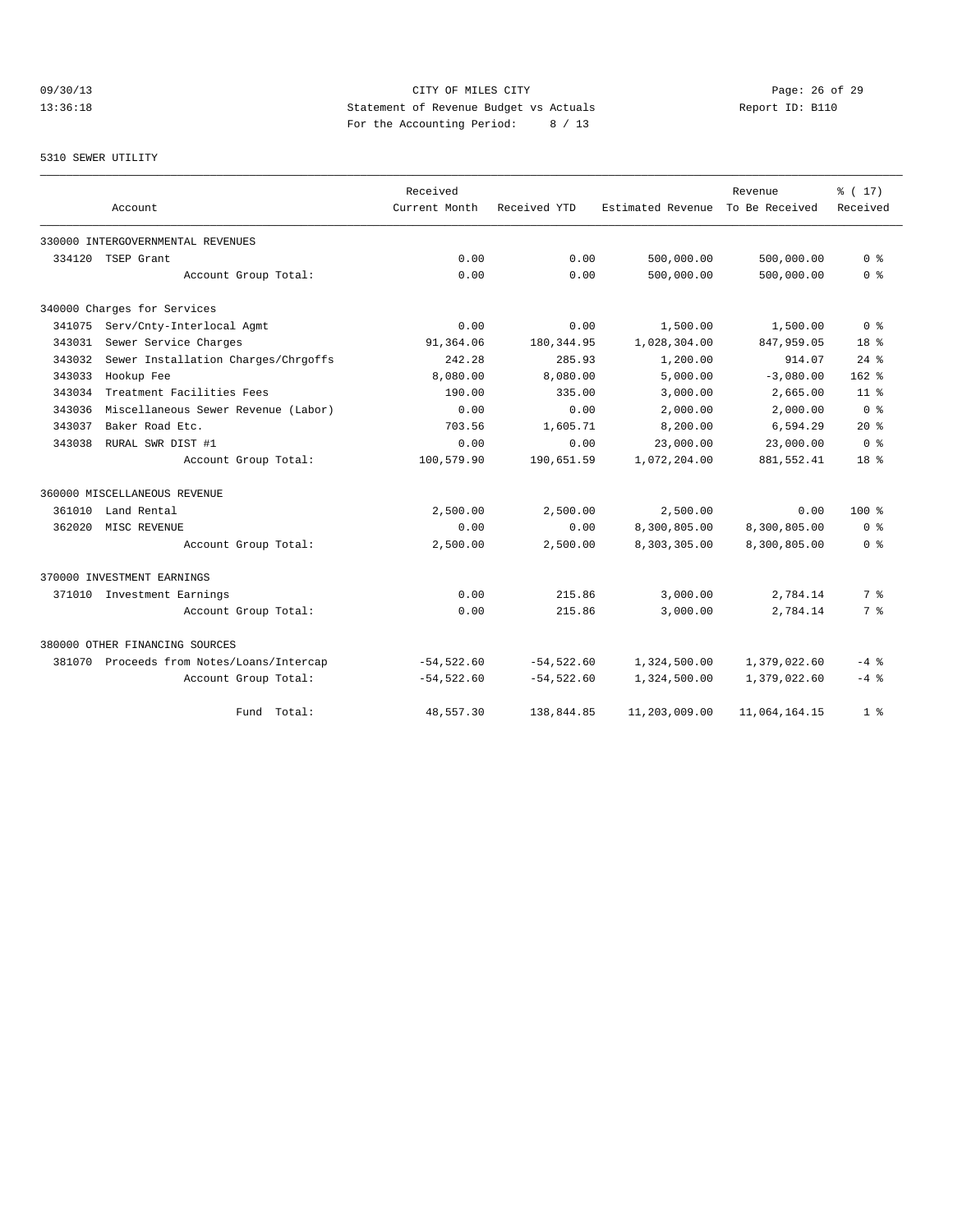# 09/30/13 Page: 27 of 29 13:36:18 Statement of Revenue Budget vs Actuals Report ID: B110 For the Accounting Period: 8 / 13

#### 5510 AMBULANCE FUND

|              | Account                                | Received<br>Current Month | Received YTD | Estimated Revenue | Revenue<br>To Be Received | % (17)<br>Received |
|--------------|----------------------------------------|---------------------------|--------------|-------------------|---------------------------|--------------------|
| 310000 TAXES |                                        |                           |              |                   |                           |                    |
| 311010       | Real Property Taxes                    | 41.71                     | 84.76        | 6,500.00          | 6, 415.24                 | 1 <sup>8</sup>     |
| 311020       | Personal Property Taxes                | 4.89                      | 12.39        | 650.00            | 637.61                    | 2 <sup>8</sup>     |
| 312000       | Penalty & Interest on Delinquent Taxes | 6.40                      | 10.97        | 40.00             | 29.03                     | $27$ $%$           |
|              | Account Group Total:                   | 53.00                     | 108.12       | 7,190.00          | 7,081.88                  | 2 <sup>°</sup>     |
|              | 330000 INTERGOVERNMENTAL REVENUES      |                           |              |                   |                           |                    |
| 331040       | Medicaid Supplemental Program-State    | 0.00                      | 0.00         | 3,700.00          | 3,700.00                  | 0 <sup>8</sup>     |
|              | Account Group Total:                   | 0.00                      | 0.00         | 3,700.00          | 3,700.00                  | 0 <sup>8</sup>     |
|              | 340000 Charges for Services            |                           |              |                   |                           |                    |
| 341075       | Serv/Cnty-Interlocal Agmt              | 0.00                      | 0.00         | 35,747.00         | 35,747.00                 | 0 <sup>8</sup>     |
| 342026       | Ambulance Charges                      | 48,853.92                 | 110,138.16   | 824,085.00        | 713,946.84                | $13*$              |
| 342027       | Ambulance Standby                      | 0.00                      | 0.00         | 7,500.00          | 7,500.00                  | 0 <sup>8</sup>     |
|              | Account Group Total:                   | 48,853.92                 | 110,138.16   | 867, 332, 00      | 757,193.84                | 13 <sup>8</sup>    |
|              | 360000 MISCELLANEOUS REVENUE           |                           |              |                   |                           |                    |
|              | 366010 Misc- From Charge off Accts     | 0.00                      | 0.00         | 5,500.00          | 5,500.00                  | 0 <sup>8</sup>     |
|              | Account Group Total:                   | 0.00                      | 0.00         | 5,500.00          | 5,500.00                  | 0 <sup>8</sup>     |
|              | 370000 INVESTMENT EARNINGS             |                           |              |                   |                           |                    |
| 371010       | Investment Earnings                    | 0.00                      | 0.00         | 499.00            | 499.00                    | 0 <sup>8</sup>     |
|              | Account Group Total:                   | 0.00                      | 0.00         | 499.00            | 499.00                    | 0 <sup>8</sup>     |
|              | Fund Total:                            | 48,906.92                 | 110,246.28   | 884, 221.00       | 773,974.72                | $12*$              |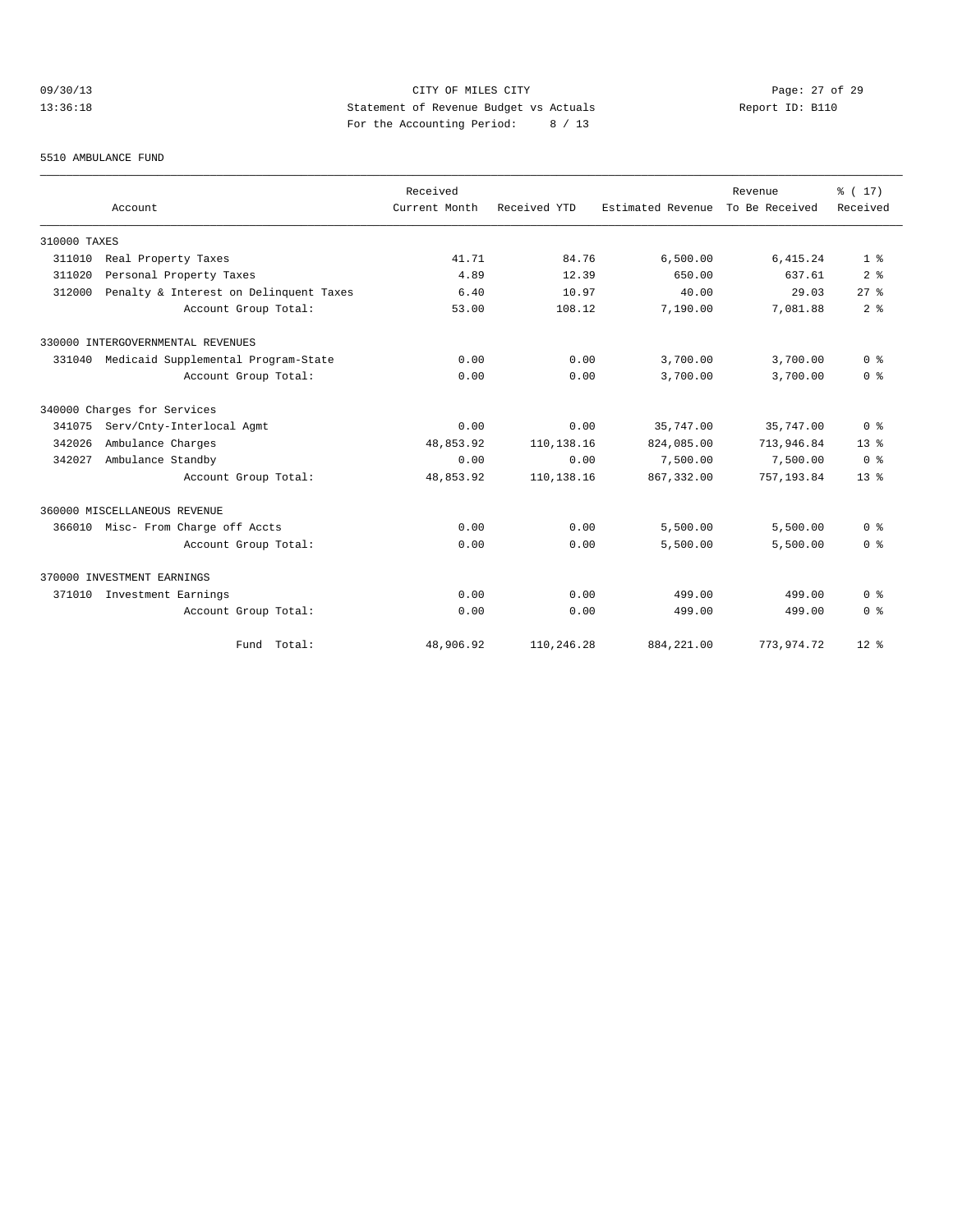# 09/30/13 Page: 28 of 29 13:36:18 Statement of Revenue Budget vs Actuals Report ID: B110 For the Accounting Period: 8 / 13

5610 AIRPORT OPERATING

|              |                                        | Received      |              |                   | Revenue        | % (17)          |
|--------------|----------------------------------------|---------------|--------------|-------------------|----------------|-----------------|
|              | Account                                | Current Month | Received YTD | Estimated Revenue | To Be Received | Received        |
| 310000 TAXES |                                        |               |              |                   |                |                 |
| 311010       | Real Property Taxes                    | 48.11         | 96.57        | 9,000.00          | 8,903.43       | 1 <sup>8</sup>  |
| 311020       | Personal Property Taxes                | 7.33          | 18.58        | 1,400.00          | 1,381.42       | 1 <sup>8</sup>  |
| 312000       | Penalty & Interest on Delinquent Taxes | 5.85          | 8.52         | 50.00             | 41.48          | $17*$           |
|              | Account Group Total:                   | 61.29         | 123.67       | 10,450.00         | 10,326.33      | 1 <sup>8</sup>  |
|              | 340000 Charges for Services            |               |              |                   |                |                 |
| 341075       | Serv/Cnty-Interlocal Agmt              | 0.00          | 0.00         | 22,000.00         | 22,000.00      | 0 <sup>8</sup>  |
| 343061       | Landing Fees                           | 0.00          | 0.00         | 10,000.00         | 10,000.00      | 0 <sup>8</sup>  |
| 343062       | Aviation Fuel                          | 55,667.38     | 89, 368.15   | 380,000.00        | 290,631.85     | $24$ $%$        |
| 343064       | Hangar Rent                            | 767.40        | 1,166.80     | 36,223.00         | 35,056.20      | 3 <sup>8</sup>  |
| 343065       | Building Rentals                       | 3, 233, 53    | 5,717.06     | 51,000.00         | 45, 282.94     | 11 <sup>8</sup> |
| 343067       | Other - Miscellaneous                  | 0.00          | 0.00         | 5,000.00          | 5,000.00       | 0 <sup>8</sup>  |
|              | Account Group Total:                   | 59,668.31     | 96,252.01    | 504,223.00        | 407,970.99     | 19 <sup>°</sup> |
|              | 360000 MISCELLANEOUS REVENUE           |               |              |                   |                |                 |
| 361010       | Land Rental                            | 1,055.82      | 2,111.64     | 25,000.00         | 22,888.36      | 8 %             |
| 362020       | MISC REVENUE                           | 237.13        | 249.56       | 3,000.00          | 2,750.44       | 8 %             |
|              | Account Group Total:                   | 1,292.95      | 2,361.20     | 28,000.00         | 25,638.80      | 8 %             |
|              | 370000 INVESTMENT EARNINGS             |               |              |                   |                |                 |
| 371010       | Investment Earnings                    | 0.00          | 14.93        | 200.00            | 185.07         | 7 <sup>8</sup>  |
|              | Account Group Total:                   | 0.00          | 14.93        | 200.00            | 185.07         | 7 %             |
|              | Fund Total:                            | 61,022.55     | 98,751.81    | 542,873.00        | 444, 121. 19   | 18 <sup>8</sup> |